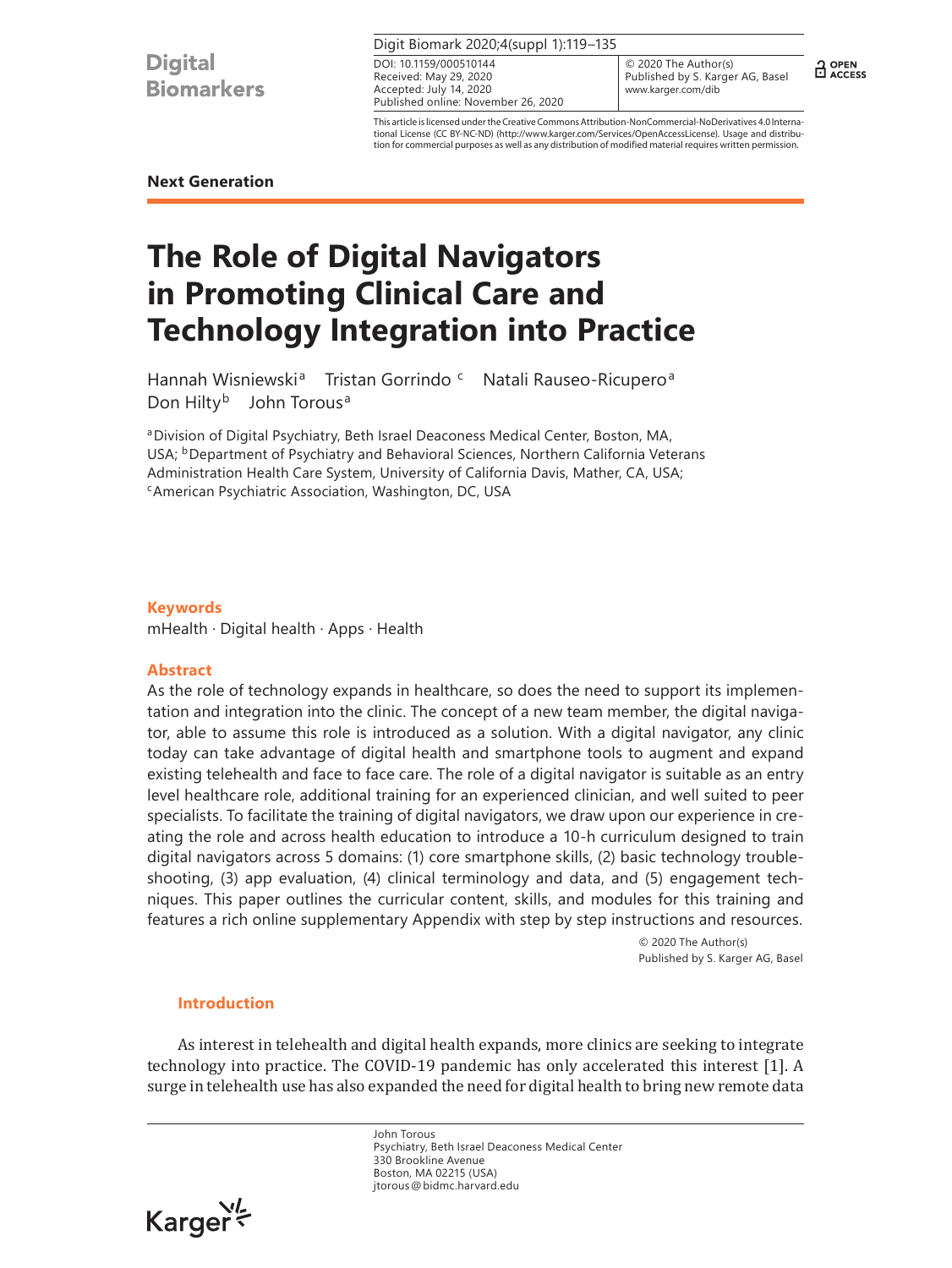| <b>Digital</b>    |  |
|-------------------|--|
| <b>Biomarkers</b> |  |

Wisniewski et al.: Digital Navigator Integration into Practice

www.karger.com/dib DOI: 10.1159/000510144 © 2020 The Author(s). Published by S. Karger AG, Basel

into visits and augment treatment between appointments. From simple smartphone surveys to complex digital measures, novel wearables to online therapies – the potential of new technology informed tools is growing across healthcare. To harness this potential, we note the need for a new member of the healthcare team called a digital navigator who, among other duties, can utilize evidence-based tools to evaluate and select apps, support the digital therapeutic alliance by helping patients customize and troubleshoot technology, and facilitate care by ensuring data quality [\[2](#page-15-1)]. In this paper we propose a training curriculum for the digital navigator role and explore the knowledge, skills, and competencies necessary to undertake this position.

<span id="page-1-2"></span><span id="page-1-1"></span><span id="page-1-0"></span>Even before COVID-19, this interest in digital health spurred many clinics to implement digital care tools without a well-constructed implementation plan or considerations for staffing and policies necessary for successful roll-out [[3\]](#page-15-2). Learning from past experience that offering technology solutions alone often results in unsuccessful implementation efforts [[4](#page-15-3)], it is clear there must be a focus on training and supporting frontline providers as well as new auxiliary staff who can support digital health. Indeed, the need for training and support is still noted as primary barriers for community health clinics offering telehealth and technology services [\[5\]](#page-15-4). Recent research across diverse medical specialties suggests the most common barrier to successful use of technology in care is not the technology itself, but rather these workflow issues related to training [[6,](#page-15-5) [7](#page-15-6)]. This has been true for video, digital health, social media, and other asynchronous technologies [[8\]](#page-16-0).

<span id="page-1-9"></span><span id="page-1-8"></span><span id="page-1-7"></span><span id="page-1-6"></span><span id="page-1-5"></span><span id="page-1-4"></span><span id="page-1-3"></span>Yet training for clinical staff around digital technology, especially digital health and smartphone apps, for care remains limited. This lack of training opportunities has been directly linked to lower uptake and acceptance of digital health technologies by clinicians [[9](#page-16-1)]. It has also limited the use of digital health technologies in low- and middle-income countries where training is identified as a primary barrier [\[1](#page-15-0)0] to global adoption. These countries are primed to use digital health to increase access to and quality of care in a scalable and low-cost manner, but training of clinicians and end-users is "frequently neglected" and contributes to low rates of clinic adoption [\[11\]](#page-15-0). Digital health has expanded rapidly in some fields like mental health where competencies have been published for telepsychiatry/video, social media, and digital health [\[1](#page-15-0)[2–](#page-15-1)[1](#page-15-0)[4](#page-15-3)]. Unfortunately, organizational change is slow in adopting these competencies because of complex policy, medico-legal, and regulatory environments [\[1](#page-15-0)[5\]](#page-15-4). The COVID-19 pandemic, though, has required that all clinicians adopt these tools and has bypassed the usual roadblocks to system change in order to ensure patients continued to receive treatment. For example, in exploring how the field can ensure there is not a rise in deaths by suicide, one group of authors noted "digital training resources would enable those who have not previously worked with people who are suicidal to take active roles in health services and helpline" [[1](#page-15-0)[6](#page-15-5)] – highlighting the need for rapid training to allow staff to take on new urgent clinical roles. The need for such training and support is broad and also exists in diabetes [[1](#page-15-0)[7](#page-15-6)], cardiovascular disease [[1](#page-15-0)[8](#page-16-0)], neurology [[1](#page-15-0)[9](#page-16-1)], and psychiatry among many other specialties.

<span id="page-1-14"></span><span id="page-1-13"></span><span id="page-1-12"></span><span id="page-1-11"></span><span id="page-1-10"></span>As healthcare technologies evolve, so must the training to support them. Behind even well-designed technologies there must be competencies, training, and technical assistance to support clinicians and patients. Prior to the COVID pandemic, new technologies would commonly be introduced to clinicians by designating a "clinician champion" and a teaching faculty. Working together they would develop and "implement clinical competencies to steer training and faculty development" [[20](#page-15-1)]. However, we have seen in the COVID era that the process of establishing competencies and then implementing training is not sufficient to address the rapid pace of technology change, and we therefore present a new model to support successful implementation of digital health technologies.

<span id="page-1-16"></span><span id="page-1-15"></span>We have proposed the role of the "digital navigator" previously – as a new team member able to help facilitate and implement technology into care [[2](#page-15-1)[1](#page-15-0)]. Here, we outline the skills,

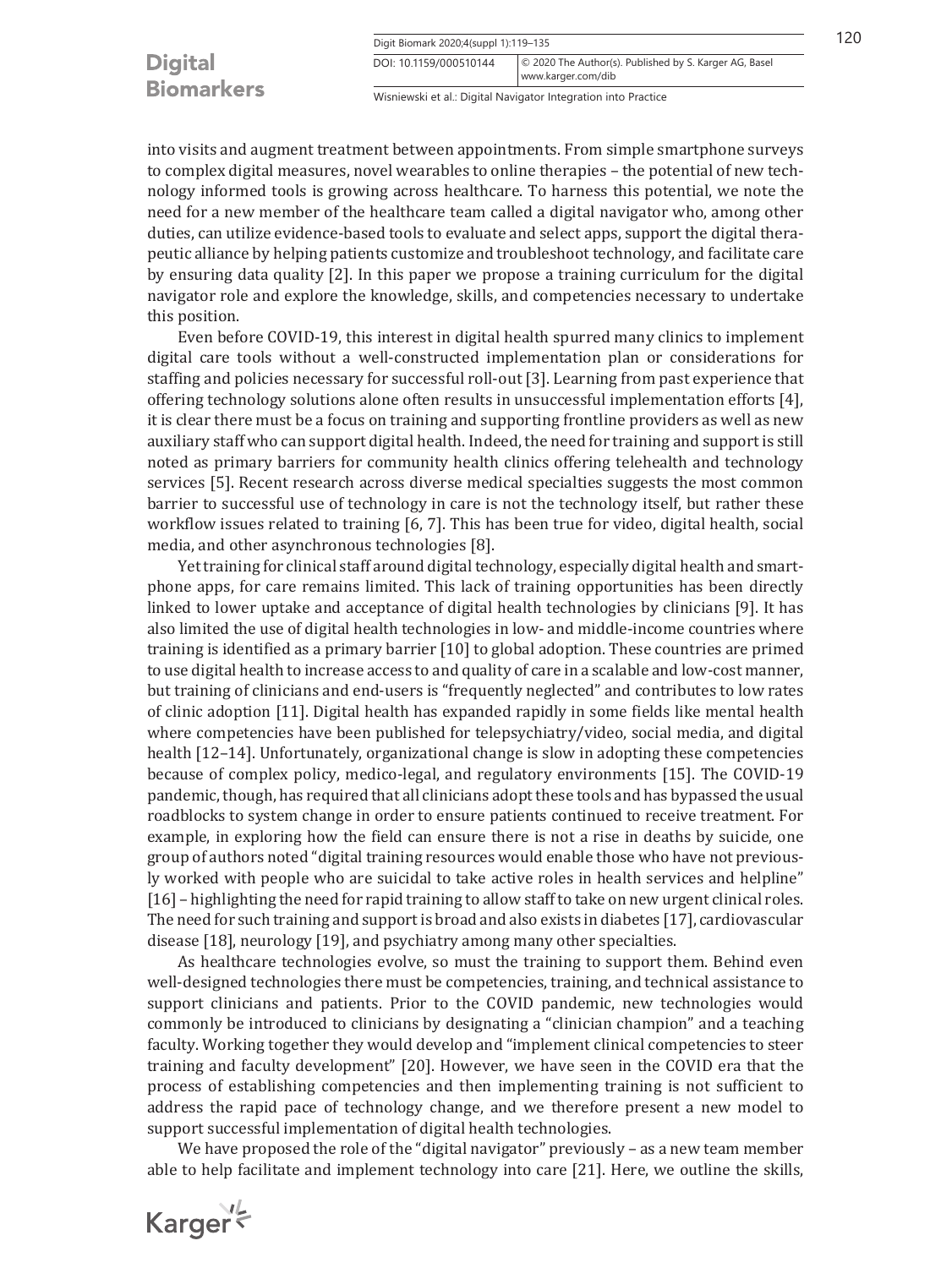## **Digital Biomarkers**

<span id="page-2-3"></span><span id="page-2-2"></span>Wisniewski et al.: Digital Navigator Integration into Practice

www.karger.com/dib DOI: 10.1159/000510144 © 2020 The Author(s). Published by S. Karger AG, Basel

knowledge, and competencies needed to become a digital navigator. The potential for this role is broad and the position may be ideal as an entry healthcare team member role, but systems need flexibility. The person may be an established clinician, medical assistant, nurse case manager, peer specialist, member of the office staff, or other who now gains specific expertise in digital health and serves in the role of digital navigator. The content presented in the training below is derived from preliminary experience training digital navigators and working with them in clinical settings for over 1 year. We propose a 10-h training and certification process as a means to offer concrete and actionable next steps for advancing this role, but recognize that it may need to be adapted with content added for unique clinical needs, specific technology use cases, and new digital biomarkers [\[22](#page-15-1)]. The broad nature of this training aims to make it a foundation for use in all healthcare fields, ranging from, for example, psychiatry and neurology [\[2](#page-15-1)[3](#page-15-2)] to surgery [\[2](#page-15-1)[4\]](#page-15-3) and dermatology [[2](#page-15-1)[5\]](#page-15-4).

<span id="page-2-1"></span><span id="page-2-0"></span>The goal of the certification process is to define the role and skills of a digital navigator to support clinical teams by offering front-line technical assistance in the integration of clinical, technical, workflow, and administrative factors that pertain to the implementation of digital health technology. Effectiveness and implementation science factors (e.g., adoptability, feasibility, sustainability) inform this approach to the position. While this paper does not address the important question of how certification is maintained, it presents a concrete outline for training that is supported by popular concepts in the field but differs through offering hands on and tangible next steps. We do not discuss the cost-effectiveness of such training, but propose that resulting increases in digital health adoption and engagement could in theory offer a financial motivation for implementing digital navigators.

<span id="page-2-4"></span>Teaching skills/competencies successfully will likely require a mixture of methods that can be layered and adjusted for increasing the skill level over time, and which incorporate evaluation methods that can determine that competencies have been achieved and can provide formative feedback to the learners [[2](#page-15-1)[6\]](#page-15-5). As those in different countries adopt the training and role of the digital navigator to best serve their clinics, new methods and modules will be necessary. Combining these into an online library of educational resources is an underlying goal of this effort.

## **Curricular Content: Skills and Modules**

<span id="page-2-5"></span>Regardless of the navigator's background experience and skills, the 3 core responsibilities are: (1) selecting apps, (2) troubleshooting technology, and (3) reviewing and quality checking digital data to facilitate care [\[2](#page-15-1)[7](#page-15-6)]. Much like a radiology or pathology technologist became an essential role as each of these fields developed new imaging and lab tests, so must the rest of medicine adopt individuals on the care team to support digital health. While the digital navigator role and training is not designed to develop medical thinking or decision making, the core skills and competencies it offers could augment the acumen of an experienced clinician, facilitate workflow, and bring a valuable skillset to the interprofessional team. Likewise, the role and training could also support a new member of the care team who could support multiple clinicians and an entire team/clinic.

The initial training presented below teaches the basic knowledge and skills necessary for the digital navigator role using a competency-based approach. This training for the digital navigator role consists of 5 main modules: (1) core smartphone skills, (2) basic technology troubleshooting, (3) app evaluation, (4) clinical terminology and data, and (5) engagement techniques. Each module builds upon the previous and successful completion is necessary to advance to the next. Upon completion of all 5 modules, an individual will have the foundational skills required to be a digital navigator.

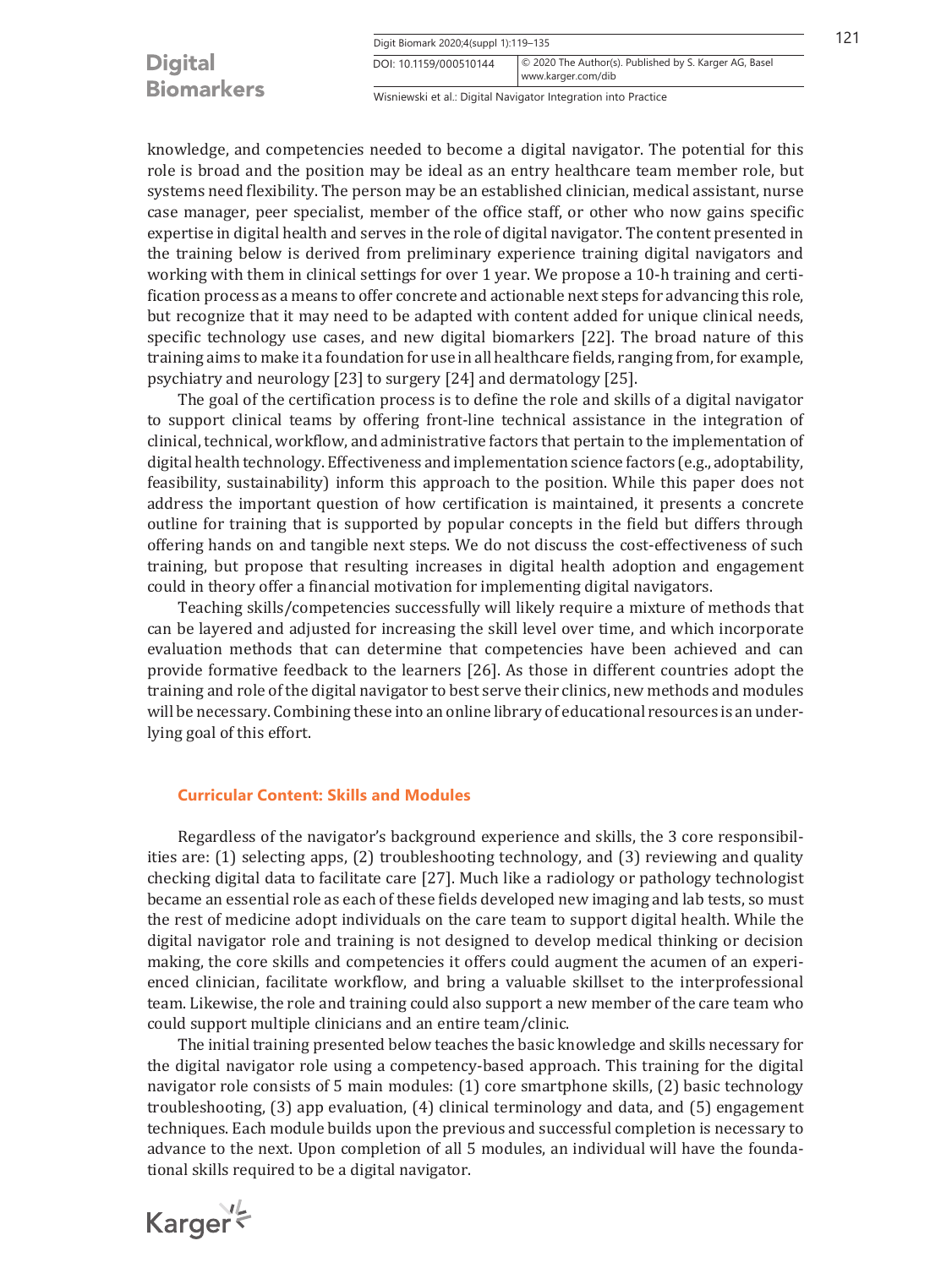Digit Biomark 2020;4(suppl 1):119-135 122

www.karger.com/dib DOI: 10.1159/000510144 © 2020 The Author(s). Published by S. Karger AG, Basel

Wisniewski et al.: Digital Navigator Integration into Practice

|                                                                                                                                                                                                                                                                                                                                                                                                                                                                                                                                                                                                 |                                                                                                                                                                                                                                                                                                                                                                        | <b>MODULES</b>                                                                                                                                                                                                                                                                                                                                                                  |                                                                                                                                                                                                                                                                        |                                                                                                                                                                                                                                                                           |
|-------------------------------------------------------------------------------------------------------------------------------------------------------------------------------------------------------------------------------------------------------------------------------------------------------------------------------------------------------------------------------------------------------------------------------------------------------------------------------------------------------------------------------------------------------------------------------------------------|------------------------------------------------------------------------------------------------------------------------------------------------------------------------------------------------------------------------------------------------------------------------------------------------------------------------------------------------------------------------|---------------------------------------------------------------------------------------------------------------------------------------------------------------------------------------------------------------------------------------------------------------------------------------------------------------------------------------------------------------------------------|------------------------------------------------------------------------------------------------------------------------------------------------------------------------------------------------------------------------------------------------------------------------|---------------------------------------------------------------------------------------------------------------------------------------------------------------------------------------------------------------------------------------------------------------------------|
| Core Smartphone Skills                                                                                                                                                                                                                                                                                                                                                                                                                                                                                                                                                                          | <b>Basic Technology Troubleshooting</b>                                                                                                                                                                                                                                                                                                                                | App Evaluation                                                                                                                                                                                                                                                                                                                                                                  | Clinical Terminology and Data                                                                                                                                                                                                                                          | <b>Engagement Techniques</b>                                                                                                                                                                                                                                              |
|                                                                                                                                                                                                                                                                                                                                                                                                                                                                                                                                                                                                 |                                                                                                                                                                                                                                                                                                                                                                        | <b>Objectives</b>                                                                                                                                                                                                                                                                                                                                                               |                                                                                                                                                                                                                                                                        |                                                                                                                                                                                                                                                                           |
| 1. Obtain a basic understanding of<br>how to use smartphone tools<br>2. Be able to independently utilize<br>smartphone tools to benefit mental<br>health.                                                                                                                                                                                                                                                                                                                                                                                                                                       | 1. Learn about common<br>troubleshooting problems<br>2. Demonstrate effective methods to<br>solve basic troubleshooting issues                                                                                                                                                                                                                                         | 1. Learn to evaluate apps<br>independently<br>2. Learn how to use an app evaluation<br>tool to recommend clinically<br>appropriate apps                                                                                                                                                                                                                                         | 1. Obtain a basic understanding of<br>clinical terminology<br>2. Demonstrate ability to summarize<br>potentially clinically relevant<br>information from graphs and app data                                                                                           | 1. Learn to verbally engage with patients<br>in order to maintain app utilization<br>2. Communicate questions and concerns<br>to appropriate channels as needed<br>3. Assist with the maintenance of trust<br>and transparency in order to aid the<br>therapeutic process |
|                                                                                                                                                                                                                                                                                                                                                                                                                                                                                                                                                                                                 |                                                                                                                                                                                                                                                                                                                                                                        | <b>Tools: curriculum requirements within each module</b>                                                                                                                                                                                                                                                                                                                        |                                                                                                                                                                                                                                                                        |                                                                                                                                                                                                                                                                           |
| 1. Wifi and data<br>8. Clock<br>2. Calls<br>9. Calendar<br>3. Text messaging<br>10. Health Apps<br>4. Internet<br>5. Music<br>6. Photos & videos<br>7. Notes & reminders                                                                                                                                                                                                                                                                                                                                                                                                                        | 1. Complications 4. App compatibility<br>downloading an<br>issues<br>5. Wifi/data<br>app<br>2. Unknown<br>connection<br>6. Notification issues<br>account<br>7. App crashing<br>ID/password<br>3. Lack of storage 8. Bluetooth<br>connections<br>space                                                                                                                 | 1. Gather background<br>information<br>2. Risk/Privacy &<br>Security<br>3. Evidence<br>4. Ease of Use<br>5. Interoperability                                                                                                                                                                                                                                                    | 1. Diagnoses<br><b>Clinical Red Flags</b><br>2.<br>3.<br><b>HIPAA Compliance</b><br>and confidentiality<br>4. Types of Data<br><b>Streams</b>                                                                                                                          | 1. Interviewing<br>methods<br>2.<br>Communication<br>Methods<br>3.<br><b>Convening Trust</b><br>and transparency                                                                                                                                                          |
|                                                                                                                                                                                                                                                                                                                                                                                                                                                                                                                                                                                                 |                                                                                                                                                                                                                                                                                                                                                                        | Skills: knowledge required to complete a tool                                                                                                                                                                                                                                                                                                                                   |                                                                                                                                                                                                                                                                        |                                                                                                                                                                                                                                                                           |
| 1.Understanding difference between wifi<br>and data, connect to wifi<br>2. Making a call, guided meditation by<br>phone<br>3. Creating a message, talking to support<br>systems<br>4. Performing a search, watching videos,<br>researching accurate information<br>5. Creating a playlist, finding podcasts<br>6. Taking photos/videos, photos/videos for<br>mental health<br>7. Creating notes/reminders,<br>notes/reminders for mental health<br>8. Setting an alarm, creating a routine<br>9. Creating an event, setting a schedule<br>10. Viewing step count, exercise and<br>mental health | 1. Checking connections, deleting<br>apps<br>2. Recovering passwords<br>3. Deleting apps, download size<br>4. Updating software<br>5. Switching networks, checking<br>network strength, changing locations<br>6. Updating notification settings<br>7. Closing and reopening apps<br>8. Updating apps,<br>disconnecting/connecting to<br>Bluetooth, resetting wearables | 1. App costs, developer, platforms,<br>last update, reviews<br>2. Privacy policy, data collection, opt-<br>out, deleting data, data sharing,<br>HIPAA-compliance<br>3. What does the app do?, peer-<br>reviewed evidence, red flags<br>4. Customizability, accessibility, easy<br>to use<br>5. Data sharing,<br>exporting/downloading data,<br>integration with other platforms | 1. Depressive Disorders,<br><b>Anxiety Disorders</b><br>2. Warning signs, When to seek<br>help<br>3. Adhering to HIPAA<br>regulations, Understanding and<br>practicing program specific<br>compliancy and confidentiality<br>protocols<br>4. Active Data, Passive Data | 1. Asking for clarification, open<br>ended auestions<br>2. Refer patient to appropriate<br>sources<br>3. Acknowledge role limitations<br>which conveys honesty and<br>trust                                                                                               |

**Fig. 1.** A summary of the training content broken down by the objectives, tools, and skills for each module.

Each module of the training (Fig. 1) is organized into corresponding objectives, tools, and skills. Objectives list the learning goals for that module. The tools within a given module are the broad categories of understanding required to complete the module and meet the learning objectives. For example, in the "Core Smartphone Skills" module, the tools are the general tasks a digital navigator would be required to perform on their smartphone, such as browsing the internet or sending a text message. Tools will then be broken down into *skills*. Skills are the specific competencies required to be proficient in a tool. For example, if the tool is sending a text message, the skills would be creating a new message, responding to a message, sending pictures and videos, and sending messages to a group. Finally, each skill is broken into steps (not shown in Fig. 1), which offer specific details on how to complete that particular skill. Steps for each tool and skill can be found in the online supplementary Appendix (for all online suppl. material, see www.karger.com/doi/10.1159/000510144). The Appendix offers examples of skills and steps that we have found useful in training digital navigators, and that others may want to add to in order to meet specific needs.

The training is designed to be completed in the order shown in Figure 1 beginning with "core smartphone skills" and progress will be assessed after each module. As the digital navigator trainee moves throughout the modules, he/she will notice the previously learned tools and tasks built upon earlier ones now mastered. Trainees will be required to demonstrate their knowledge of each module before continuing with training. Assessments will be conducted via simulation of common clinical scenarios. The trainee will be scored in 3 broad categories for all modules: (1) assessment, (2) solution, and (3) communication. Scoring details are provided in Table 1. Further details on the objectives, tasks, skills, and assessment for each module are provided below.

Karger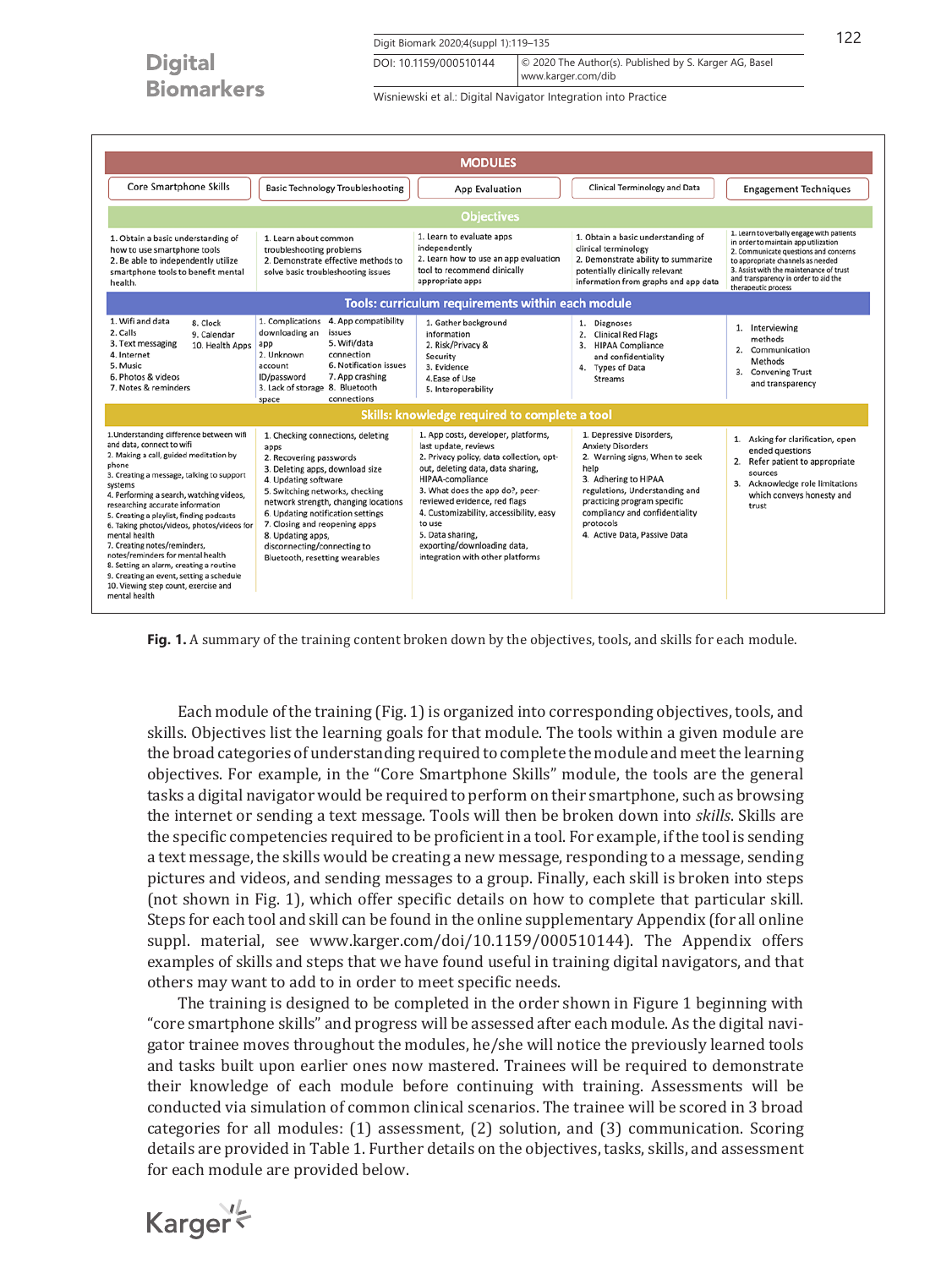Digit Biomark 2020;4(suppl 1):119-135 123 www.karger.com/dib DOI: 10.1159/000510144 © 2020 The Author(s). Published by S. Karger AG, Basel

Wisniewski et al.: Digital Navigator Integration into Practice

## **Table 1.** Scoring

| Score metric                                                                                                                                                  | Rubric                                                             |                                                                                                                         |                                                                                                           |  |
|---------------------------------------------------------------------------------------------------------------------------------------------------------------|--------------------------------------------------------------------|-------------------------------------------------------------------------------------------------------------------------|-----------------------------------------------------------------------------------------------------------|--|
|                                                                                                                                                               |                                                                    | 2                                                                                                                       | 3                                                                                                         |  |
| Assessment<br>The trainee will be required to<br>demonstrate that they are able to<br>assess the presented problem                                            | Trainee was unable to<br>correctly assess the<br>presented problem | Trainee was able to correctly<br>assess parts of the presented<br>problem, but not all                                  | Trainee was able to<br>correctly assess all parts<br>of the presented problem                             |  |
| Solution<br>The trainee will need to demonstrate<br>that they are able to provide a<br>solution to the problem                                                | Trainee was unable to<br>provide a solution to the<br>problem      | Trainee was able to provide a<br>sufficient solution to the<br>problem, but was unable to<br>perform the required steps | Trainee was able to provide<br>a sufficient solution to the<br>problem, and perform the<br>required steps |  |
| Communication<br>The trainee must demonstrate they<br>are able to communicate the problem<br>to the clinician and/or patient<br>efficiently and appropriately | Trainee was unable to<br>communicate their<br>solution             | Trainee was able to<br>communicate their solution.<br>but with a poor or<br>inappropriate manner                        | Trainee was able to<br>communicate their solution<br>to the problem in a sufficient<br>manner             |  |

## **Module 1: Core Smartphone Skills**

The core competency required for all digital navigators includes developing a skillset needed to understand foundational smartphone knowledge and the ability to effectively teach others how to use a smartphone. Patients will vary in their smartphone literacy – some patients will have a strong understanding of their smartphone device but others will require more guidance. Additionally, patients may be able to use basic smartphone tools, but not know how to use these tools for health advantages. However, if patients understand foundational smartphone skills and how they can benefit their health, they can begin to build upon these skills independently. Therefore, it is imperative that the digital navigator understands these foundational skills so that they are able to instruct and guide patients and provide basic troubleshooting when necessary.

Since individuals will be entering the digital navigator training with various levels of skill sets around smartphone knowledge, a pre-training assessment will be given to all trainees to assess their ability to perform basic smartphone functions on both Apple and Android smartphones. Given that Apple and Android phones together compose over 98% of the smartphone market, we do not provide training for other models like Windows or BlackBerry phones. If the trainee demonstrates a sufficient knowledge of smartphone basics for Apple and Android phones, they will be able to skip Part 1 of this section of the training and begin with Part 2. The curriculum for both Part 1 and Part 2 of "Core Smartphone Skills" is presented in Table 2.

## *Part 1: Navigating Smartphone Basics*

Part 1 of "Core Smartphone Skills" focuses on training for Objective 1: ensuring trainees have a basic understanding of how to use smartphone tools. The curriculum includes several tools related to core uses of smartphones that are important to be able assist patients with. As described previously, each of these tools will be broken down into tasks, each task into skills, and each skill into steps for the trainees to learn.

Using "internet/website" as an example, the tool (internet/website) is broken down into 3 skills (performing internet searches, navigating to a specific address, viewing history). The first skill, "performing internet searches," is broken down into 4 steps (see page 16 and 41 of the online suppl. Appendix). Trainers will teach trainees all steps for each task on both Apple and Android devices. In order to complete a task and continue with the training, the trainee will be required to perform one skill related to that task independently as chosen by the instructor. If the trainee is unable to complete the requested skill independently, they will be

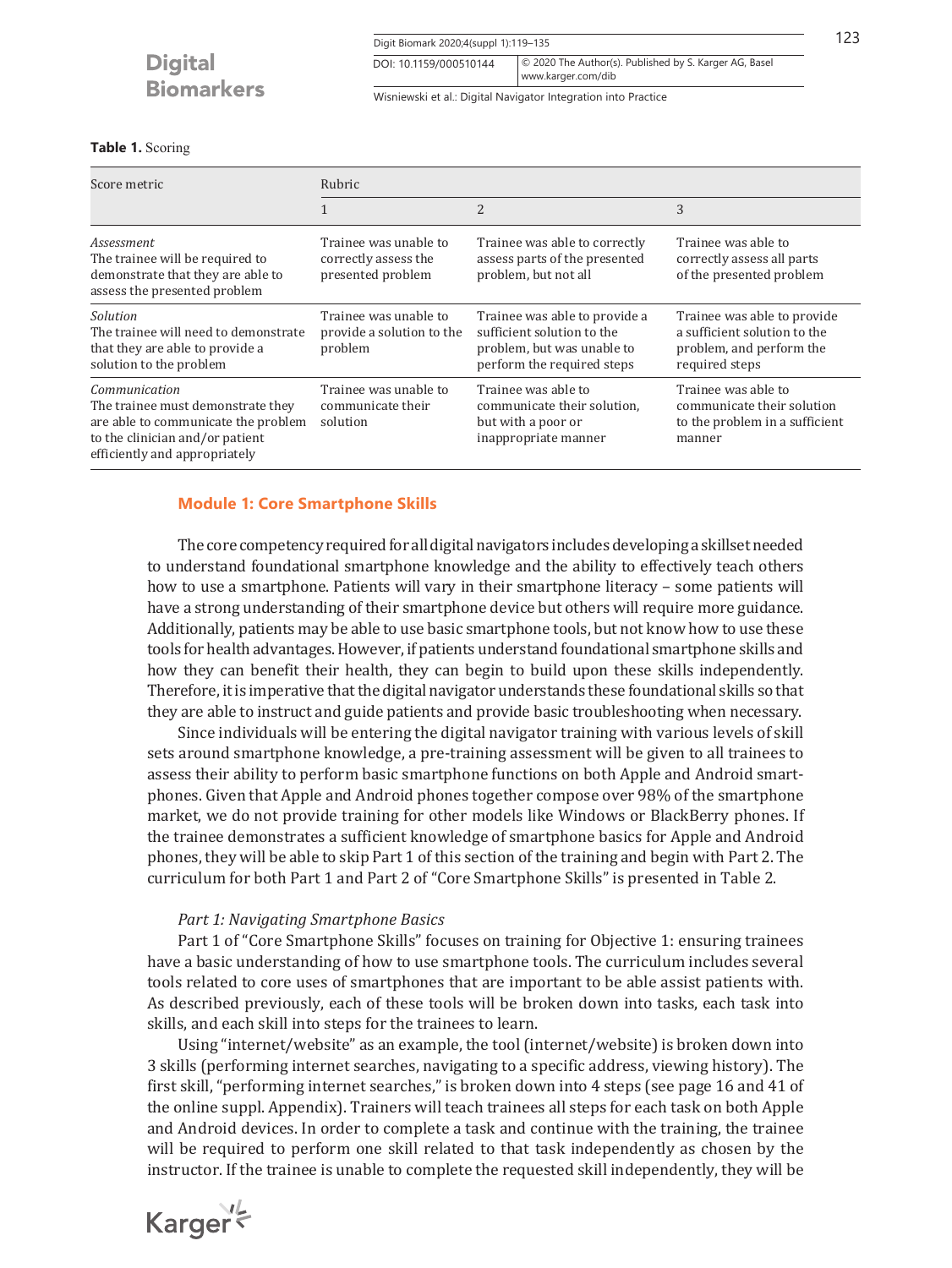

Digit Biomark 2020;4(suppl 1):119–135 124 www.karger.com/dib DOI: 10.1159/000510144 © 2020 The Author(s). Published by S. Karger AG, Basel

Wisniewski et al.: Digital Navigator Integration into Practice

## **Table 2.** Core smartphone skills module

## **Objectives**

At the completion of this module, trainees should:

1. Demonstrate a basic understanding of how to use smartphone tools (Part 1)

2. Independently utilize smartphone tools to benefit mental health (Part 2)

| Tasks - demonstrate<br>effective use of:                                                                                          | Skills - Part 1                                                                            | Skills - Part 2                                                                      | Relevance                                                                                       |  |
|-----------------------------------------------------------------------------------------------------------------------------------|--------------------------------------------------------------------------------------------|--------------------------------------------------------------------------------------|-------------------------------------------------------------------------------------------------|--|
| Wifi and data<br>Understanding difference<br>between wifi and data<br>Connect to wifi                                             |                                                                                            | None                                                                                 | A wifi or data connection is often required to<br>perform many smartphone features              |  |
| Apps                                                                                                                              | Downloading an app                                                                         |                                                                                      | The ability to download an app is necessary to<br>perform other smartphone skills               |  |
| Calls                                                                                                                             | Making a call<br>Answering a call<br>Ignoring a call                                       |                                                                                      | Calling allows individuals to connect with others<br>and can be used for guided meditation      |  |
| Text messaging<br>Creating a new message<br>Responding to a message<br>Sending pictures and videos<br>Sending messages to a group |                                                                                            | Talking to support systems                                                           | Text messaging allows individuals to connect with<br>others                                     |  |
| Internet                                                                                                                          | Performing internet searches<br>Navigating to a specific address<br>Viewing history        | Watching videos<br>Finding mindfulness exercises<br>Researching accurate information | Internet browsing allows individuals to look up<br>information and access self-guided exercises |  |
| Listening to music                                                                                                                | Different music apps<br>Playing a specific song<br>Creating a playlist                     | Finding podcasts<br>Creating a playlist                                              | Music is often used as a relaxation or grounding<br>mechanism                                   |  |
| Camera                                                                                                                            | Taking a photo<br>Taking a video                                                           | Photos and videos for mental<br>health                                               | Photos or videos that comfort an individual can be<br>used in times of stress                   |  |
| Notes and reminders<br>Creating a new note<br>Editing a note<br>Setting a reminder                                                |                                                                                            | Notes for mental health                                                              | Setting reminders or writing notes can be a<br>grounding or relaxing exercise                   |  |
| Clock<br>Setting an alarm<br>Setting up "bedtime"<br>Using a timer                                                                |                                                                                            | Creating a routine                                                                   | Having a daily routine helps create healthy habits                                              |  |
| Calendar                                                                                                                          | Creating an event<br>Creating an alert<br>Sending and accepting invitations                | Setting a schedule                                                                   | Setting a schedule can help reduce stress                                                       |  |
| Health apps                                                                                                                       | Viewing step count<br>Tracking walking or running<br>distance<br>Viewing sleep information | Exercise and mental health                                                           | Exercising regularly improves mood                                                              |  |

#### **Practice exercise**

Trainers will have a prepared list of activities that each of the trainees will be required to perform. The list will include at least 1 skill from all tools for a total of 10 activities at a minimum. Trainers are able to assist trainees, if necessary, during the practice exercise. Example tasks for the practice exercise include:

– create a new note that states a certain sentence

– add an event to a calendar on a specific date – connect to a particular wifi network

– check your step count on a particular day

#### **Assessment**

Testing of all "Core Smartphone Skills" material will be conducted via clinical scenarios. Each trainee will be presented with 3 sets of criteria. These criteria will be technology "prescriptions" for a patient. The digital navigator will have to make a recommendation for the patient based on the criteria provided. To ensure the digital navigator understands how to perform the functions, they will also be required to demonstrate their recommendation as if they were doing so with a patient. An in-depth criterion and scoring examples are provided below. Further case examples can be found in the online supplementary Appendix. *Criteria:*

Trainer: The clinician has stated the co-created goals for the patient include creating a routine for their day-to-day life and using technology to keep them accountable.

| Rubric                           |                                                                                                                                                      |                                                                                                                                     |
|----------------------------------|------------------------------------------------------------------------------------------------------------------------------------------------------|-------------------------------------------------------------------------------------------------------------------------------------|
| assessment                       | solution                                                                                                                                             | communication                                                                                                                       |
| Patient goal is creating routine | Possible answers include:<br>Calendar: to set a schedule for each day<br>Timer: to keep track of timing tasks<br>Notes: to create a daily to-do list | Able to demonstrate necessary skills:<br>Calendar: creating calendar events<br>Timer: setting a timer<br>Notes: creating a new note |

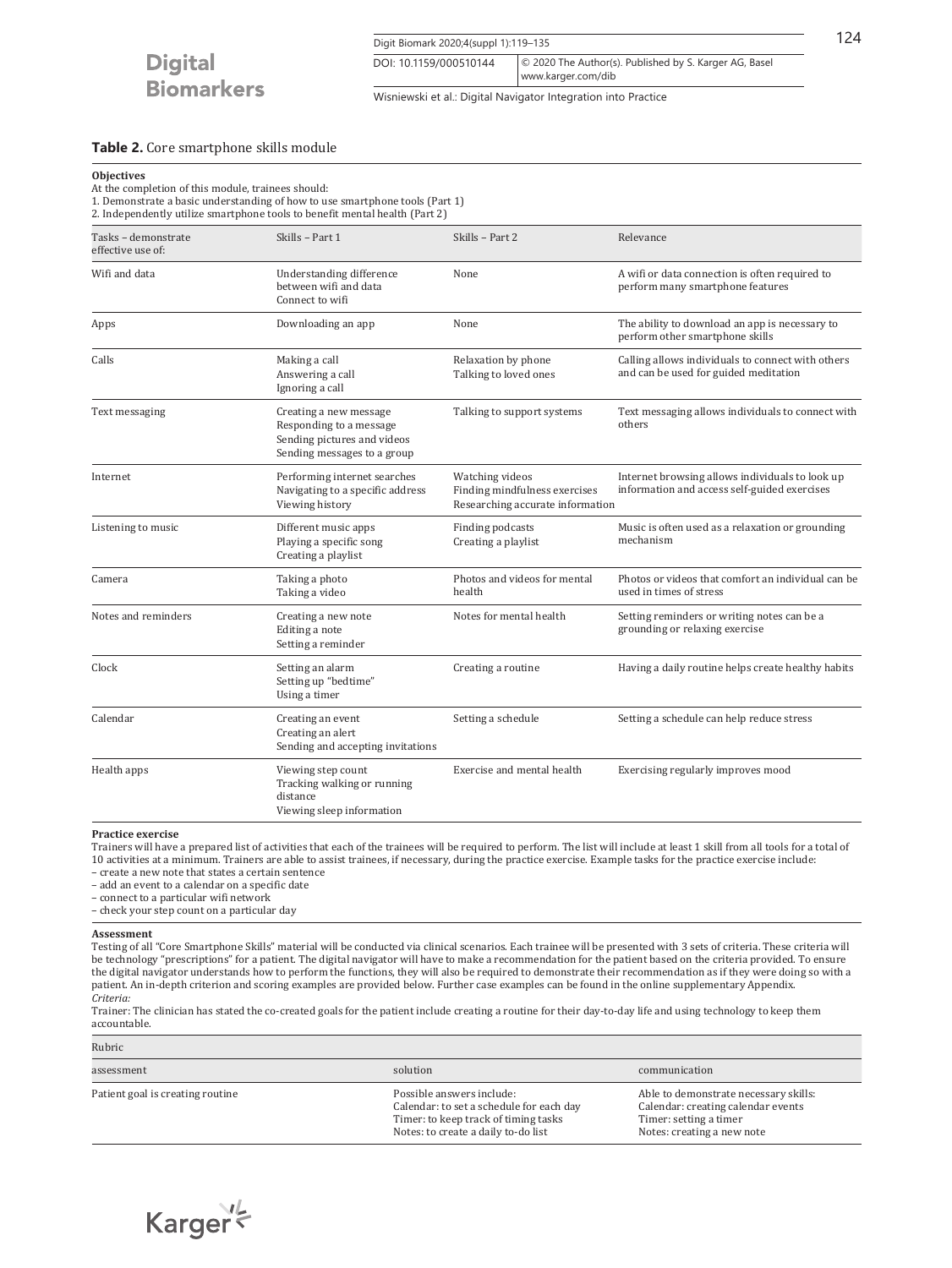Wisniewski et al.: Digital Navigator Integration into Practice

www.karger.com/dib DOI: 10.1159/000510144 © 2020 The Author(s). Published by S. Karger AG, Basel

## **Table 2** (continued)

| Score metric  |                                                        |                                                                                        |                                                                                                        |
|---------------|--------------------------------------------------------|----------------------------------------------------------------------------------------|--------------------------------------------------------------------------------------------------------|
| Assessment    | Trainee was unable to identify any<br>patient goal     | Trainee was able to identify a patient goal,<br>but did not correctly identify routine | Trainee was able to identify routine as the<br>patient goal                                            |
| Solution      | Trainee was unable to provide a<br>technology solution | Trainee was able provide a solution,<br>but could not perform the task independently   | Trainee was able to provide a solution and<br>could independently perform the steps<br>required        |
| Communication | Trainee was unable to demonstrate a<br>solution        | Trainee was able to demonstrate solution,<br>but did so in a disrespectful manner      | Trainee was able to demonstrate the solution<br>to patient and/or clinician in a respectable<br>manner |

required to repeat all of the tasks within that module. For the evaluation of the internet/ website task, the trainee may then be asked to independently conduct an internet search (e.g., "search for digital mental health webpages" or "search for app evaluation webpages") to ensure they fully understood and retained the knowledge.

## *Part 2: Smartphone Skills for Health*

Part 2 of "Core Smartphone Skills" training will focus on Objective 2: independently use smartphone tools to benefit mental health. The curriculum will further examine each of the previously learned tools and explain how these basic features can contribute to an individual's health. These techniques will largely be self-management of symptoms by the patient.

This is a sequential training paradigm – trainees are required to utilize the techniques covered in Part 1 to be successful in Part 2. Each tool will be the same, but the skills will now consist of ways this tool can be beneficial for an individual's health (e.g., tool: internet; skills: watching videos, finding mindfulness exercises, researching accurate information). As with Part 1, trainers will teach trainees these step by step instructions for each skill on both Apple and Android devices. Trainees will be required to demonstrate that they are able to perform each of these skills individually and have a sufficient understanding so they may demonstrate the skill to others. Since each tool will include a multitude of skills that could be used to benefit an individual's health management, training will focus on the most popular skills. After demonstration of each skill within a tool, trainees will be asked to brainstorm additional ways in which the task could be used for the benefit of the patient. This ensures the trainees have a sufficient understanding of the task and have the critical thinking skills to generate further ideas that may benefit a patient.

To practice these skills, trainers will provide a list of activities for trainees to complete. The activities will include at least one skill from all tools covered. Examples of skills to be performed for practice include, setting an alarm for a certain time, creating a calendar event for a particular day and time, or creating a bookmark for a specific webpage. Trainers will provide assistance to the trainees during practice if necessary.

Before advancing to the next module, all material within the "Core Smartphone Skills" module will be tested via a clinical scenario. Each trainee will be presented with 3 sets of criteria that provide details of patient goals that can be augmented with technology. The trainee will have to make a recommendation for the patients based on the criteria provided. To ensure the trainee understands how to perform the functions, they will also be required to demonstrate their recommendation via simulation/screenshare. A scoring rubric can be seen in Table 2.

Of note, we do not offer details for wearables and sensors like blood glucose monitors or smartwatches because a specialized content with unique tools and skills will be necessary. The basic smartphone skills presented here will likely offer transferable knowledge that will aid the digital navigator in assisting with wearables and sensors. Our lack of detailed content offered for the myriad of these devices is not to diminish their clinical importance. We expect most sites will add new content around this as part of their curriculum and find related material helpful in understanding wearable devices [\[2](#page-15-1)[7](#page-15-6)].

Karger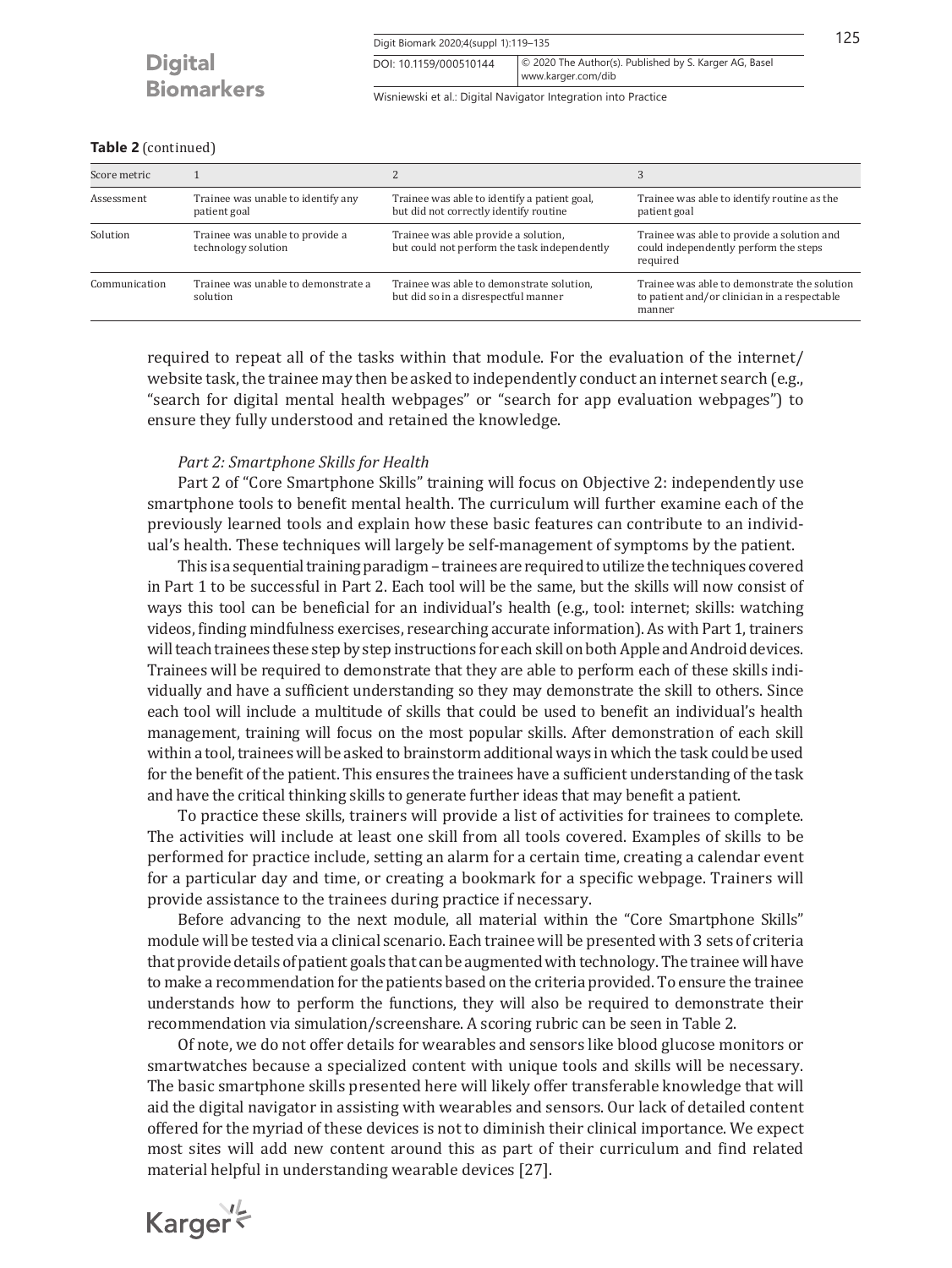Digit Biomark 2020;4(suppl 1):119–135 126 www.karger.com/dib DOI: 10.1159/000510144 © 2020 The Author(s). Published by S. Karger AG, Basel

Wisniewski et al.: Digital Navigator Integration into Practice

## **Table 3.** Basic technology and troubleshooting module

## **Objectives**

At the completion of this module, trainees should:

1. Have knowledge of common troubleshooting problems

2. Demonstrate effective methods to solve basic troubleshooting issues

| Tasks - demonstrate effective<br>management of: | <b>Skills</b>                                                                 | Relevance                                                                                                                                                           |
|-------------------------------------------------|-------------------------------------------------------------------------------|---------------------------------------------------------------------------------------------------------------------------------------------------------------------|
| Complications downloading an app                | Checking connections<br>Deleting apps                                         | The ability to download apps is essential for using technology for health.<br>Occasionally, apps may be slow to or unable to download                               |
| Unknown account ID or password                  | Recovering passwords                                                          | Accessing your account is required to download an app. An individual may not<br>remember their account username or password necessary to download an app            |
| Lack of storage space                           | Deleting apps<br>Download size                                                | Storage space is necessary to download an app. Some patients may not have<br>available storage to download a new app                                                |
| App compatibility issues                        | <b>Updating software</b>                                                      | The ability to download apps is essential for using technology for health. Some apps<br>may not be able to run on an individual's phone                             |
| Complications with wifi or data<br>connection   | Switching networks<br>Changing locations                                      | A wifi or data connection is necessary to download an app and often to use an app<br>after it has been downloaded. An inadequate connection can hinder this process |
| Notification issues                             | Updating notification settings                                                | Notifications remind patients to use the app regularly. Although an app is set to<br>provide notifications, it is possible they may not appear                      |
| App crashing                                    | Closing and reopening apps                                                    | The ability to download apps is essential for using technology for health. Apps may<br>be unable to load or quit unexpectedly                                       |
| Bluetooth connections with<br>wearables         | Update apps<br>Disconnect and reconnect the<br>wearable<br>Reset the wearable | Wearables can provide additional insight about fitness and environment data.<br>Some may have trouble connecting or disconnect spontaneously                        |

#### **Practice exercise**

All "*Basic Technology Troubleshooting*" tools will be practiced via case scenarios and simulation. Trainers will have pre-prepared scenarios that they describe to each trainee. The trainees will then be asked to describe what potential solutions could be provided for each scenario. For practice, trainees will only be required to provide a verbal explanation.

#### **Assessment**

Testing will be performed via clinical scenarios. Each trainee will role-play with a trainer who will present the trainee with 3 technological issues to navigate. The digital navigator trainee should be able to walk through the steps required to solve these issues regardless of the device on which the issue is occurring (Android or iPhone). The trainee will be required to navigate to the corresponding pages to provide the solution. If the presented scenario is beyond the scope of the digital navigator's ability, the trainee should be prepared to provide information to the trainer on where they can go for further troubleshooting assistance. Scoring of the "*Basic Technology Troubleshooting*" module will be as follows. Further case examples can be found in the online supplementary Appendix. Scenario: "I normally use my smartwatch to track my step count, but it hasn't been working lately."

| Rubric                                  |                                                        |                                                                                                                                                    |                                                                                                                                                                                                    |
|-----------------------------------------|--------------------------------------------------------|----------------------------------------------------------------------------------------------------------------------------------------------------|----------------------------------------------------------------------------------------------------------------------------------------------------------------------------------------------------|
| assessment                              |                                                        | solution                                                                                                                                           | communication                                                                                                                                                                                      |
| Technology issue is wearable connection |                                                        | Possible answers include:<br>-Updating the wearable app<br>-Issues with Bluetooth connection<br>-Resetting the wearable                            | Able to demonstrate necessary skills:<br>-Navigate to app store to check for update<br>-Disconnecting and reconnecting the smartwatch<br>to Bluetooth<br>-Following specific wearable instructions |
| Score metric                            |                                                        | $\overline{c}$                                                                                                                                     | 3                                                                                                                                                                                                  |
| Assessment                              | Trainee was unable to identify the<br>technology issue | Trainee was able to identify the technology<br>issue, but did not correctly identify the wearable connection as the technology issue<br>connection | Trainee was able to identify the wearable                                                                                                                                                          |
| Solution                                | Trainee was unable to provide a<br>technology solution | Trainee was able to provide a solution but<br>could not perform the task independently                                                             | Trainee was able to provide a solution and could<br>independently perform the steps required                                                                                                       |
| Communication                           | a solution                                             | Trainee was unable to demonstrate Trainee was able to demonstrate a solution.<br>but did so in a disrespectful manner                              | Trainee was able to demonstrate a solution to the<br>patient and/or clinician in a respectable manner                                                                                              |

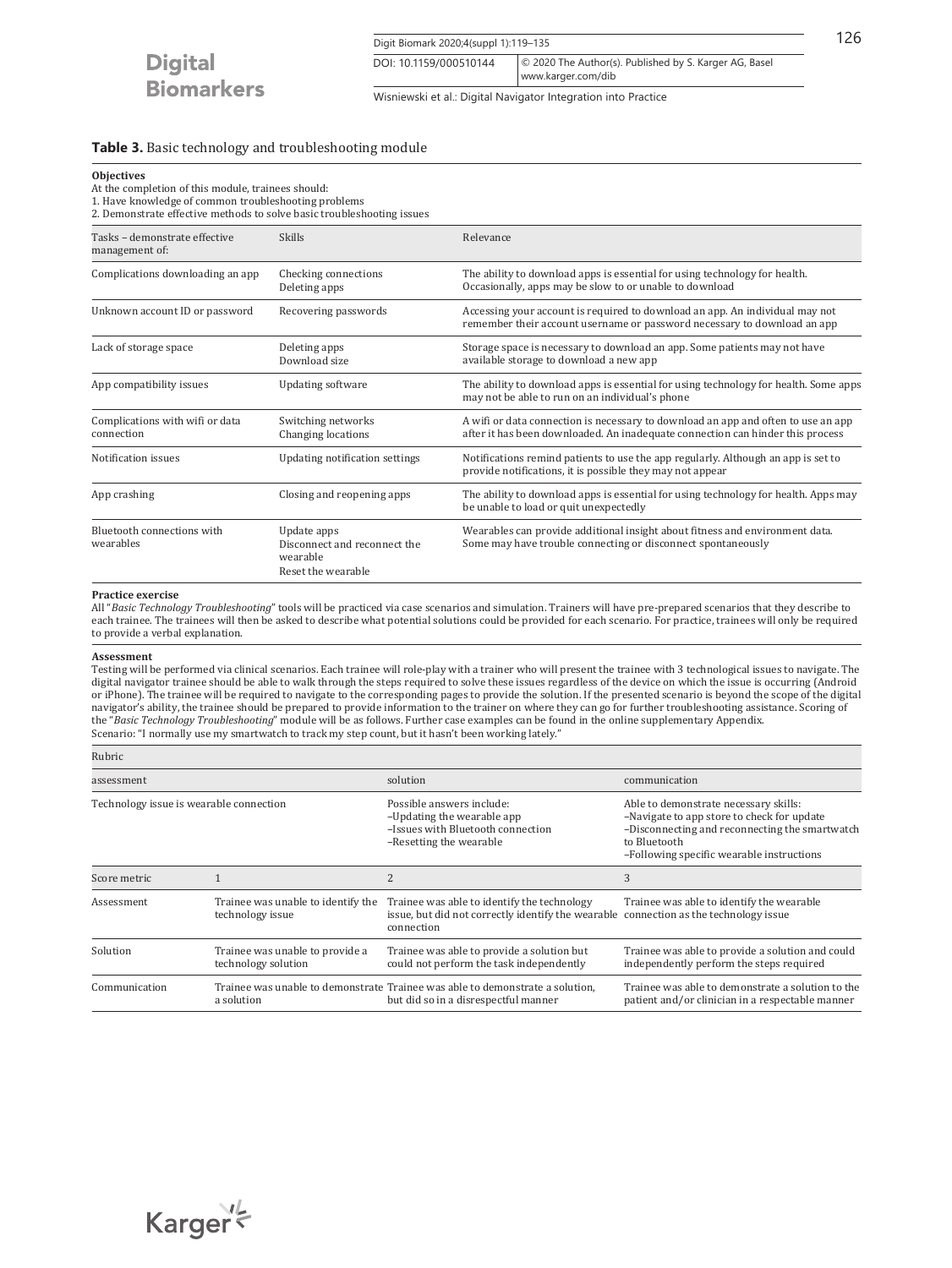| DOI: 10.1159/000510144 | © 2020 The Author(s). Published by S. Karger AG, Basel |
|------------------------|--------------------------------------------------------|
|                        | www.karger.com/dib                                     |
|                        |                                                        |

Wisniewski et al.: Digital Navigator Integration into Practice

## **Module 2: Basic Technology Troubleshooting**

Technological difficulties inevitably arise when using smartphones for clinical care. Therefore, a digital navigator should be prepared to handle basic technology troubleshooting. This module focuses on technological problems that are frequently seen and the most effective ways to handle each issue. Some of the most common technical issues include those presented in Table 3, and will serve as the tools for this module.

This list is not exhaustive, but includes the most common technology issues that may arise. On occasion, there may be more complex issues that are beyond the scope of the digital navigator's ability. For example, a patient who forgot their Apple ID password may not remember the answers to their security questions or are unable to access their email account to recover this password. In this case, the digital navigator should be able to direct the patient to resources that will be able to assist them. Given that different clinics will support different types of wearable devices and connected sensors, it is not possible to offer detailed skills for each. Local additions to the training will be necessary to ensure unique technology considerations are considered.

In this module, each tool is a common troubleshooting issue and each skill is a potential solution. Training will consist of in-depth descriptions of each technology issue with a list of potential troubleshooting solutions. Each skill will be demonstrated step by step so that the trainees have a sufficient understanding of each troubleshooting technique.

All tools will be practiced via simulation. Trainers will have prepared scenarios that they present to each trainee to assess knowledge and skills. The trainees will then be asked to describe what potential solutions could be provided for each scenario. For practice, trainees will only be required to provide a verbal explanation.

Testing will be performed via clinical scenarios. Each trainee will role-play with a trainer who will present the trainee with 3 technological issues to navigate. The trainee should be able to navigate to the corresponding webpages required to solve these issues regardless of which device the issue is occurring (Android or iPhone). A scoring rubric can be seen in Table 3.

## **Module 3: App Evaluation**

<span id="page-8-0"></span>The digital navigator will be required to recommend apps to both clinicians and patients. They should be able to quickly and efficiently evaluate new and updated apps to ensure they are both safe and potentially effective for the patient at hand to use. App evaluation training will be based on the American Psychiatric Association's (APA) App Evaluation Model [[2](#page-15-1)[8](#page-16-0)], which also embodies the principles of personalizing app recommendations to each unique person and situation. Despite the name, this framework is broadly applicable to any healthcare field given its agnostic foundation specialty [[2](#page-15-1)[8](#page-16-0), [2](#page-15-1)[9](#page-16-1)] and has already been utilized by diverse groups, such as NYC Well [[30](#page-15-2)]. A 2020 review of frameworks for evaluating apps noted the APA framework offered the most considerations for security and privacy compared to others reviewed [[3](#page-15-2)[1](#page-15-0)]. That said, the goal of this module is to teach universal evaluation skills and many other frameworks could be substituted as necessary.

<span id="page-8-1"></span>The model includes a 5-step process focusing on background information, privacy and security, evidence, ease of use, and interoperability. Most apps will not meet the criteria of all 5 categories. For example, an app that is easy to use and visually appealing may not have scientific evidence to evaluate its effectiveness, or an app with secure privacy measures may be difficult for a client to use. Therefore, the digital navigator should be prepared to discuss these steps with a client and clinician and help each decide which criteria are most important for the app to meet. At the completion of training, the digital navigator should be able to assess the needs for an app

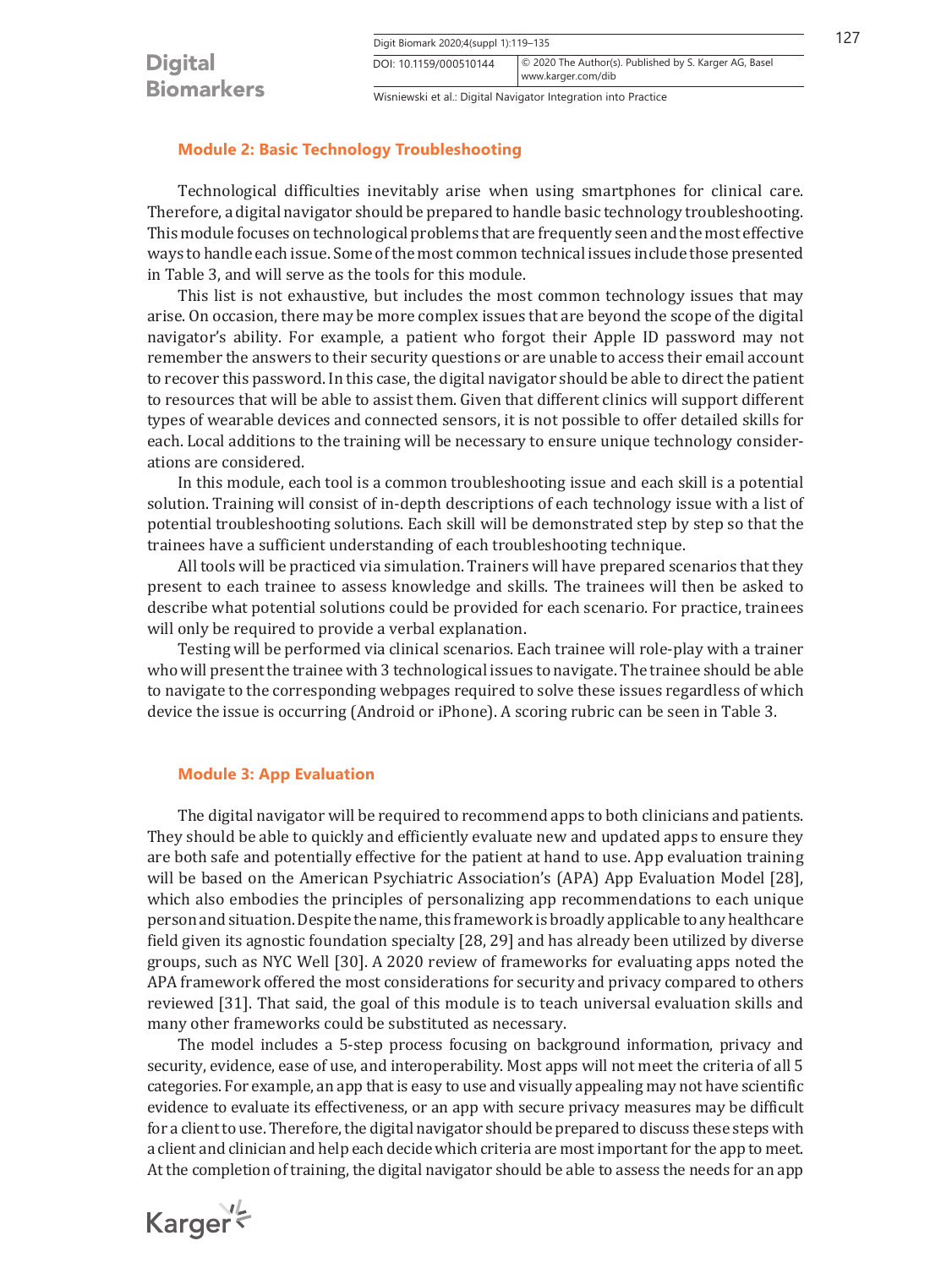Digit Biomark 2020;4(suppl 1):119-135 128 www.karger.com/dib DOI: 10.1159/000510144 © 2020 The Author(s). Published by S. Karger AG, Basel

Wisniewski et al.: Digital Navigator Integration into Practice

## **Table 4.** App evaluation module

At the completion of this module, trainees should:

1. Demonstrate ability to independently evaluate apps

2. Make app recommendations to clinicians and/or patients

| Tasks - demonstrate effective<br>assessment of apps related to: | <b>Skills</b>                                                                                     | Relevance                                                                                                                                                                                                                             |
|-----------------------------------------------------------------|---------------------------------------------------------------------------------------------------|---------------------------------------------------------------------------------------------------------------------------------------------------------------------------------------------------------------------------------------|
| Gather background information                                   | App costs<br>Developer<br>Platforms<br>Last update<br>Reviews                                     | Gathering as much information about the app before you evaluate it<br>allows the digital navigator to assess if this app may be suitable for the<br>patient                                                                           |
| Risk/privacy and security                                       | Privacy policy<br>Data collection<br>Opt-out<br>Deleting data<br>Data sharing<br>HIPAA-compliance | Apps present risk around security and privacy Understanding an app's<br>information sharing policy allows the digital navigator to assist the<br>patient and/or clinician in making informed decisions about these<br>potential risks |
| Evidence                                                        | What does the app do?<br>Peer-reviewed evidence<br>Red flags                                      | Apps may make claims about their effectiveness that do not have<br>evidence to support them. Therefore, it is imperative to evaluate an app<br>for its content and understand if the app may provide potential benefits               |
| Ease of use                                                     | Customizability<br>Accessibility<br>Easy to use                                                   | Different apps will be easier or more accessible for certain individuals<br>than others. Understanding different features of apps allows the digital<br>navigator to tailor app recommendations for the patient's preferences         |
| Interoperability                                                | Data sharing<br>Exporting/downloading data<br>Integration with other platforms                    | Based on the needs of the patient, certain methods of data sharing with<br>the clinician may be more beneficial than others. The digital navigator<br>should be able to assess those needs and make recommendations<br>accordingly    |

#### **Practice exercise**

Trainees will practice app evaluation by evaluating 5 apps. Their interrater reliability will be assessed. The 5 apps will vary in their quality and content to assure the trainees can sufficiently rate a variety of apps. Apps used for evaluation will be continually updated to ensure consistency in difficulty of rating required by trainees to pass their training. A scoring example is as follows:

App 1. Low-quality app. This should have no privacy policy, questionable developer, updated over 180 days ago.

*Trainees should NOT RECOMMEND this app.*

App 2. Policy privacy present, but not detailed or does not provide adequate information. App should contain a "red flag." *Trainees should NOT RECOMMEND this app.*

App 3. App should have a privacy policy present with sufficient information provided. App should contain no "red flags." Usability features should be average or basic. *Trainees may recommend this app or not, based on patient needs, as it meets basic safety and evidence requirements but its interface is mediocre. Therefore, some patients may find it useful while others may not.* 

App 4 and 5. Strong privacy policy, updated regularly, relatively easy to use. App 4 and 5 should differ based on their usability and interoperability. *Trainees should RECOMMEND these apps and be able to distinguish when they would recommend these apps to patients based on their ease of use and integration capabilities.*

#### **Assessment**

Trainers will provide trainees with 5 case scenarios. These scenarios will outline details of app criteria for a clinician or a patient. Trainees will be required to make an app recommendation based on the provided criteria. A scoring example is as follows. Further examples can be found in the online supplementary Appendix. Case scenario: The patient is looking for an app so that they can journal their thoughts in times of stress. They would like to be able to send their journal entries to their clinician periodically. They are highly concerned with privacy and would like the option to delete their data after a few weeks of using the app.

| Rubric                                                                       |                                                                                                          |          |                                                                                                                                                             |               |                                                                                                                                                                                                                                                                                                                                                                                                       |
|------------------------------------------------------------------------------|----------------------------------------------------------------------------------------------------------|----------|-------------------------------------------------------------------------------------------------------------------------------------------------------------|---------------|-------------------------------------------------------------------------------------------------------------------------------------------------------------------------------------------------------------------------------------------------------------------------------------------------------------------------------------------------------------------------------------------------------|
| assessment                                                                   |                                                                                                          | solution |                                                                                                                                                             | communication |                                                                                                                                                                                                                                                                                                                                                                                                       |
| - Journaling feature<br>- Data sharing<br>- Privacy policy and data deletion | Trainee should be able to assess the criteria to<br>determine what app qualities to look for.            |          | Trainee should be able to make an app<br>recommendation based on these criteria                                                                             |               | The trainee should be able to provide reasoning as to<br>why they chose the given app and demonstrate how<br>to use it to the trainer. We understand that it may not<br>always be possible to find an app based on all criteria<br>listed. Therefore, the trainee should be able to provide<br>reasoning behind their recommendation and whether<br>or not the app meets all of the provided criteria |
| Score metric                                                                 |                                                                                                          |          | $\overline{2}$                                                                                                                                              |               | 3                                                                                                                                                                                                                                                                                                                                                                                                     |
| Assessment                                                                   | Trainee was unable to identify the<br>main app criteria provided in the case<br>scenario                 |          | Trainee was able to identify some of the criteria<br>provided in the scenario, but not all                                                                  |               | Trainee was able to assess all app criteria<br>provided in the case scenario                                                                                                                                                                                                                                                                                                                          |
| Solution                                                                     | Trainee was unable to recommend an<br>app based on the given criteria                                    |          | Trainee was able to recommend an app, but the<br>app did not meet all of the criteria provided in the<br>case scenario                                      |               | Trainee was able to make a sufficient app<br>recommendation based on the app<br>criteria                                                                                                                                                                                                                                                                                                              |
| Communication                                                                | Trainee was unable to provide<br>reasoning to the trainer as to why<br>they recommended a particular app |          | Trainee was able to provide some reasoning to the<br>trainer as to why they recommended a particular app,<br>but not in all areas of the specified criteria |               | Trainee was able to sufficiently explain<br>their app recommendation to trainers                                                                                                                                                                                                                                                                                                                      |



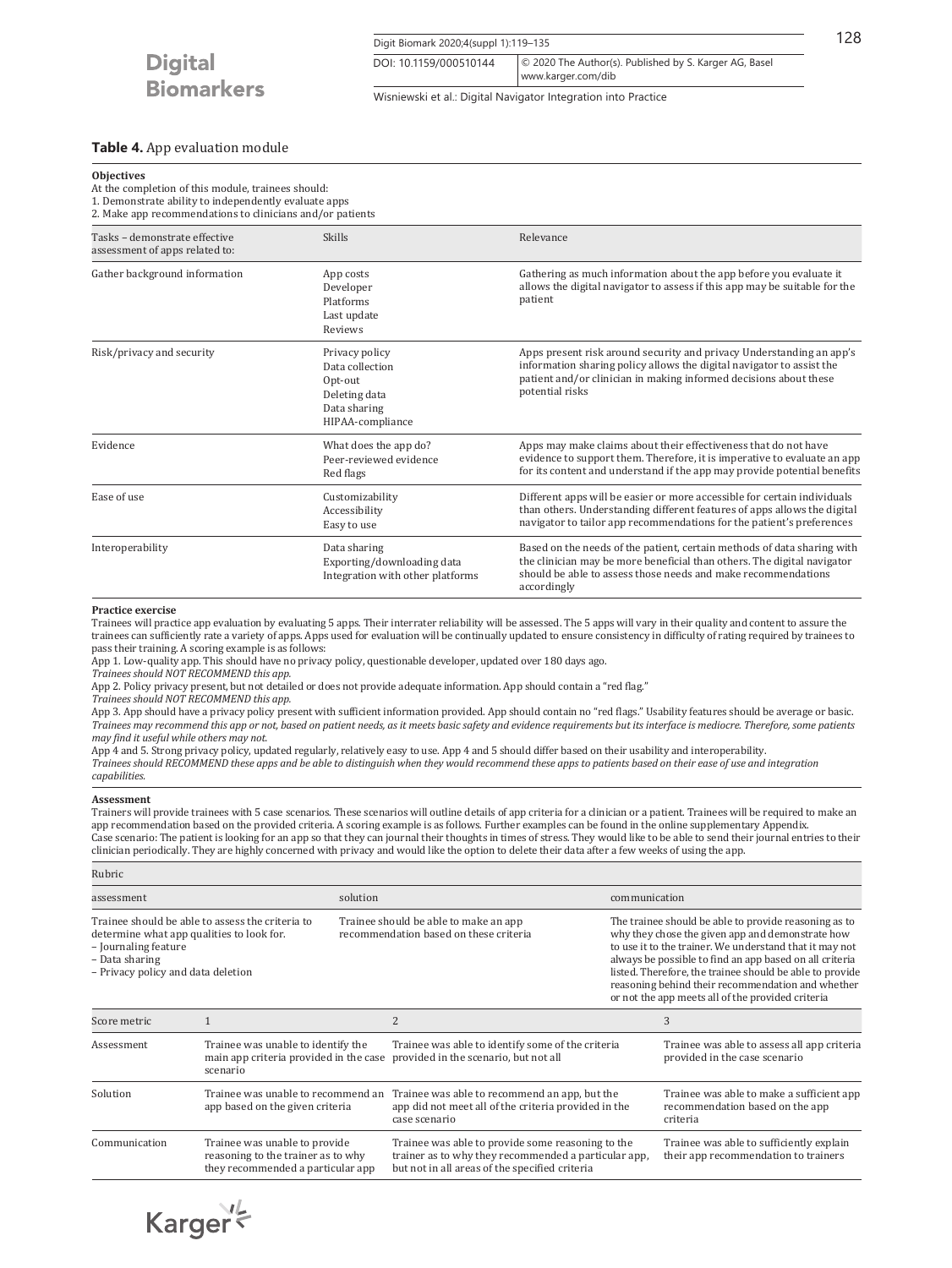|                                     | Digit Biomark 2020;4(suppl 1):119-135                                                                  |  | 129 |
|-------------------------------------|--------------------------------------------------------------------------------------------------------|--|-----|
| <b>Digital</b><br><b>Biomarkers</b> | © 2020 The Author(s). Published by S. Karger AG, Basel<br>DOI: 10.1159/000510144<br>www.karger.com/dib |  |     |
|                                     | Wisniewski et al.: Digital Navigator Integration into Practice                                         |  |     |

as described by the clinician and/or the client, identify and evaluate an app that would effectively meet those needs, and instruct the clinician and client on how to use the app.

App evaluation training will be conducted in the following format:

Each category from the APA app evaluation framework will be listed as the tool, and the evaluation steps within that category will be listed as a skill. Trainees will be taught the framework in this format. For example, one of the listed tools – privacy and security – contains privacy policies as a skill. Many apps do not have a privacy policy, and even the ones that do may not be adequate. Therefore, in this skill the trainer will teach trainees how to locate the privacy policy of an app if there is one listed.

After reviewing the APA App Evaluation Framework in full, trainees will be instructed on the Division of Digital Psychiatry App Evaluation Database. This database is an expansion upon the APA App Evaluation framework and allows individuals to rate apps based on 105 objective rating questions. The principal taught in this app evaluation can also be applied to non-medical apps for conditions that patients may suffer from, including hypertension, diabetes, and cardiovascular diseases, among others. Trainees will apply their new knowledge of the app evaluation framework to app ratings on the App Evaluation Database. As a practice exercise, trainees will rate 2 apps on the app evaluation database. The apps used for evaluation on the database can be chosen arbitrarily, although all trainees should rate the same apps. A trainees' interrater reliability will be assessed both between current ratings available on the database as well as ratings with other trainees to ensure high concordance.

To assess trainees' understanding of app evaluation, trainers will administer 5 sets of criteria for an app and the trainees will be asked to make app recommendations based on the provided criteria. A scoring rubric can be found in Table 4.

## **Module 4: Clinical Terminology and Data**

## *Part 1: Clinical Terminology*

The digital navigator position is not a clinical role. However, it is imperative the digital navigator have a foundational clinical understanding of health terminology, symptomology, and practices so the navigator can have a discussion with the clinician and client around data outputs. The terminology and policies that are necessary for the digital navigator to be familiar with will vary depending on the clinical specialty (e.g., internal medicine, psychiatry, pediatrics), practice setting (e.g., inpatient vs. outpatient), and population in which the digital navigator will work.

Trainers will need to select terminology and policies that are relevant for the trainees. The list below includes potential clinical terms used in an outpatient adult psychiatry clinic: Therapeutic Alliance; Rapport; Cultural Competency; Confidentiality; Health Insurance Portability and Accountability Act (HIPAA); Professional Boundaries. This is not an exhaustive list but rather identifies examples of how clinical terminology can be selected. After choosing key phrases, the next step will be selecting a standardized definition for all of the terms listed. Selecting definitions that are mutually agreed upon by various level stakeholders will be key to implementing and creating shared language.

Finally, ensuring the digital navigator understands the mission of the clinical work being done (e.g., employment based, recovery oriented) and providing an example of treatment goals will help the them gain a deeper understanding of the types of technological resources they may provide to patients and clinicians.

## *Part 2: Clinical Data and Privacy*

One of the main responsibilities of the digital navigator is to translate and summarize app data for clinicians and maintain patient privacy. As seen previously, different data streams

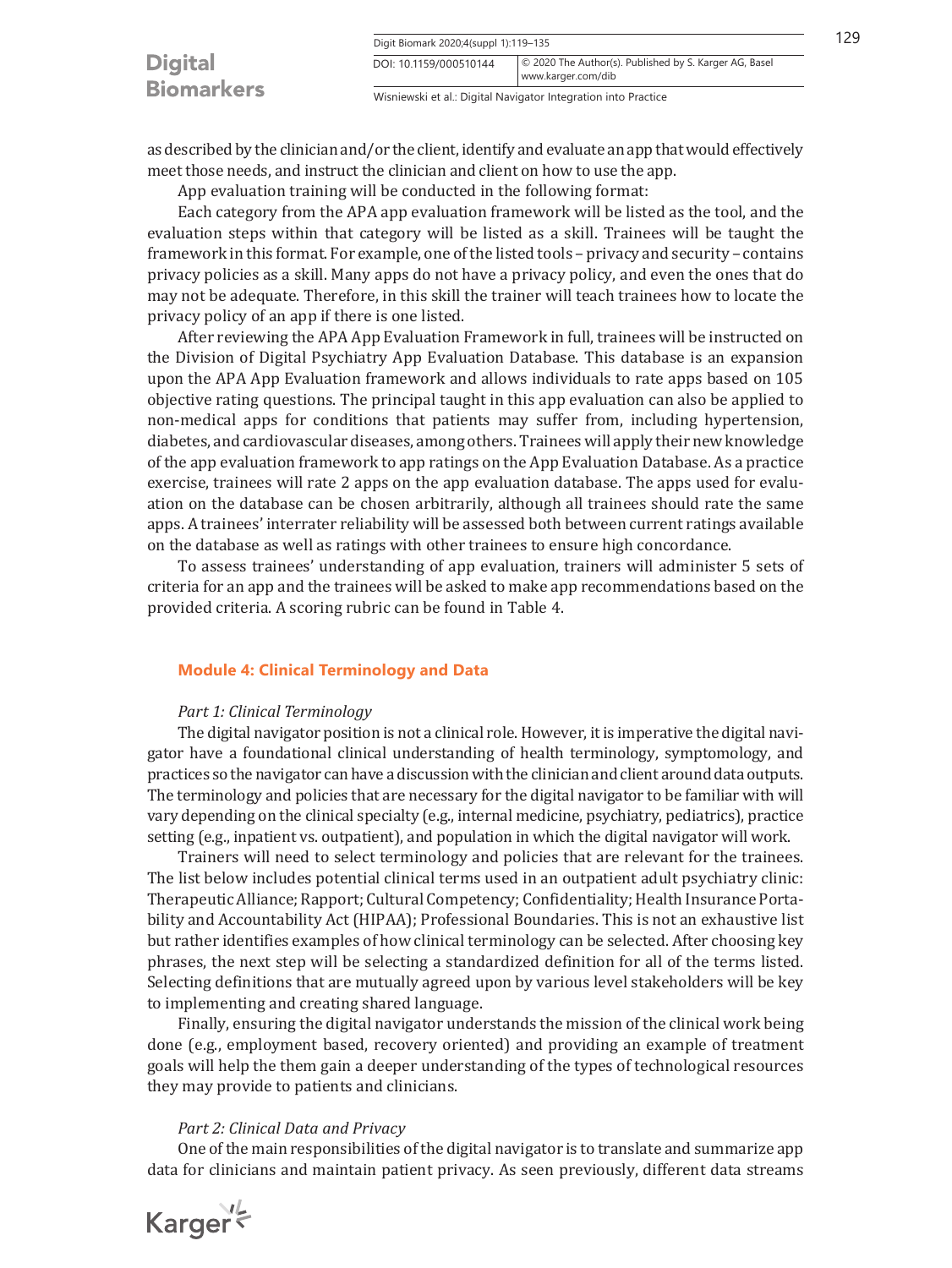Digit Biomark 2020;4(suppl 1):119–135 130 www.karger.com/dib DOI: 10.1159/000510144 © 2020 The Author(s). Published by S. Karger AG, Basel

Wisniewski et al.: Digital Navigator Integration into Practice

#### **Table 5.** Clinical terminology and data module

#### **Objectives**

At the completion of this module, trainees should:

1. Obtain a basic understanding of clinical terminology

2. Demonstrate the ability to summarize potentially clinically relevant information from graphs and app data

| Tasks - demonstrate effective<br>knowledge of: | <b>Skills</b>                                                                                                       | Relevance                                                                                                                                                                                                                    |
|------------------------------------------------|---------------------------------------------------------------------------------------------------------------------|------------------------------------------------------------------------------------------------------------------------------------------------------------------------------------------------------------------------------|
| <b>Diagnoses</b>                               | Depressive disorders<br>Anxiety disorders                                                                           | Understanding the foundational language of clinical practice, the mission of<br>clinical work, and examples of treatment goals will aid a navigator in<br>successfully carrying out their duties                             |
| Clinical "red flags"                           | Warning signs<br>When to seek help                                                                                  | Because the digital navigator is not a clinical role, they should be prepared to<br>seek clinical help when necessary                                                                                                        |
| HIPAA compliance and<br>confidentiality        | Adhere to HIPAA regulations<br>Understand and practice program-specific<br>compliancy and confidentiality protocols | Since Digital Navigators will be working in clinical settings, understanding<br>federal HIPPA regulations and the program's compliancy and confidentiality<br>protocols will help to ensure patient protection at all levels |
| Data streams                                   | Active data<br>Passive data                                                                                         | The digital navigator will require a thorough understanding of the many<br>types of data collected via apps and other technology so they are prepared to<br>make recommendations based on treatment goals                    |

#### **Practice exercise**

A practice worksheet should be created based upon clinic needs that tests the trainees on the reviewed definitions. This worksheet can be formatted as the trainers see fit. Please see the online supplementary Appendix for an example.

#### **Assessment**

Trainees will be assessed on "*Clinical Data Interpretation and Safety*" by evaluating 5 sets of app data presented in varying modalities. Trainees will be required both to summarize the relevance of the presented data as well as alert the clinician of possible warning signs. An example is provided below.



| Rubric                                                                                              |                                                                                                             |                                                                                                                                                                                                                  |                                                                                                                   |  |
|-----------------------------------------------------------------------------------------------------|-------------------------------------------------------------------------------------------------------------|------------------------------------------------------------------------------------------------------------------------------------------------------------------------------------------------------------------|-------------------------------------------------------------------------------------------------------------------|--|
| assessment<br>The figure (above) displays an individual's anxiety and<br>psychosis scores over time |                                                                                                             | solution                                                                                                                                                                                                         | communication<br>Trainee is able to effectively describe<br>relevant information from the graph to<br>a clinician |  |
|                                                                                                     |                                                                                                             | Elevated levels of both anxiety and psychosis are<br>apparent between January and February 2020.                                                                                                                 |                                                                                                                   |  |
| Score metric                                                                                        |                                                                                                             | $\overline{2}$                                                                                                                                                                                                   | 3                                                                                                                 |  |
| Assessment                                                                                          | Trainee was unable to determine the<br>relevance of the graph                                               | Trainee understands parts of the figure, but not all (i.e.,<br>understands that the graph shows anxiety/psychosis<br>scores, but not over time; cannot discern if high or low<br>scores are clinically relevant) | The trainee is able to understand the<br>graph                                                                    |  |
| Solution                                                                                            | Trainee was unable to discern<br>information of potential clinical<br>relevance from the graph              | Trainee was able to discern some clinical relevance, but<br>could not identify all aspects or incorrectly interpreted<br>key points                                                                              | Trainee was able to interpret all<br>aspects of the graph that may provide<br>clinical relevance                  |  |
| Communication                                                                                       | Trainee was unable to communicate<br>the relevance of the graph in an<br>understandable, appropriate manner | Trainee was able to communicate the relevance of the<br>graph, but did so in a disrespectful manner                                                                                                              | Trainee was able to demonstrate skills<br>to the patient and/or clinician in a<br>respectable manner              |  |
|                                                                                                     |                                                                                                             |                                                                                                                                                                                                                  |                                                                                                                   |  |

(e.g., surveys, step count, sleep data) collected from a smartphone can provide a variety of clinical insights [\[3](#page-15-2)[2\]](#page-15-1). Therefore, the digital navigator should be prepared to interpret multiple types of information. In working with any health-related data, it is critical that the digital navigator understands the ethical, professional, and legal obligations to protect and secure clini-

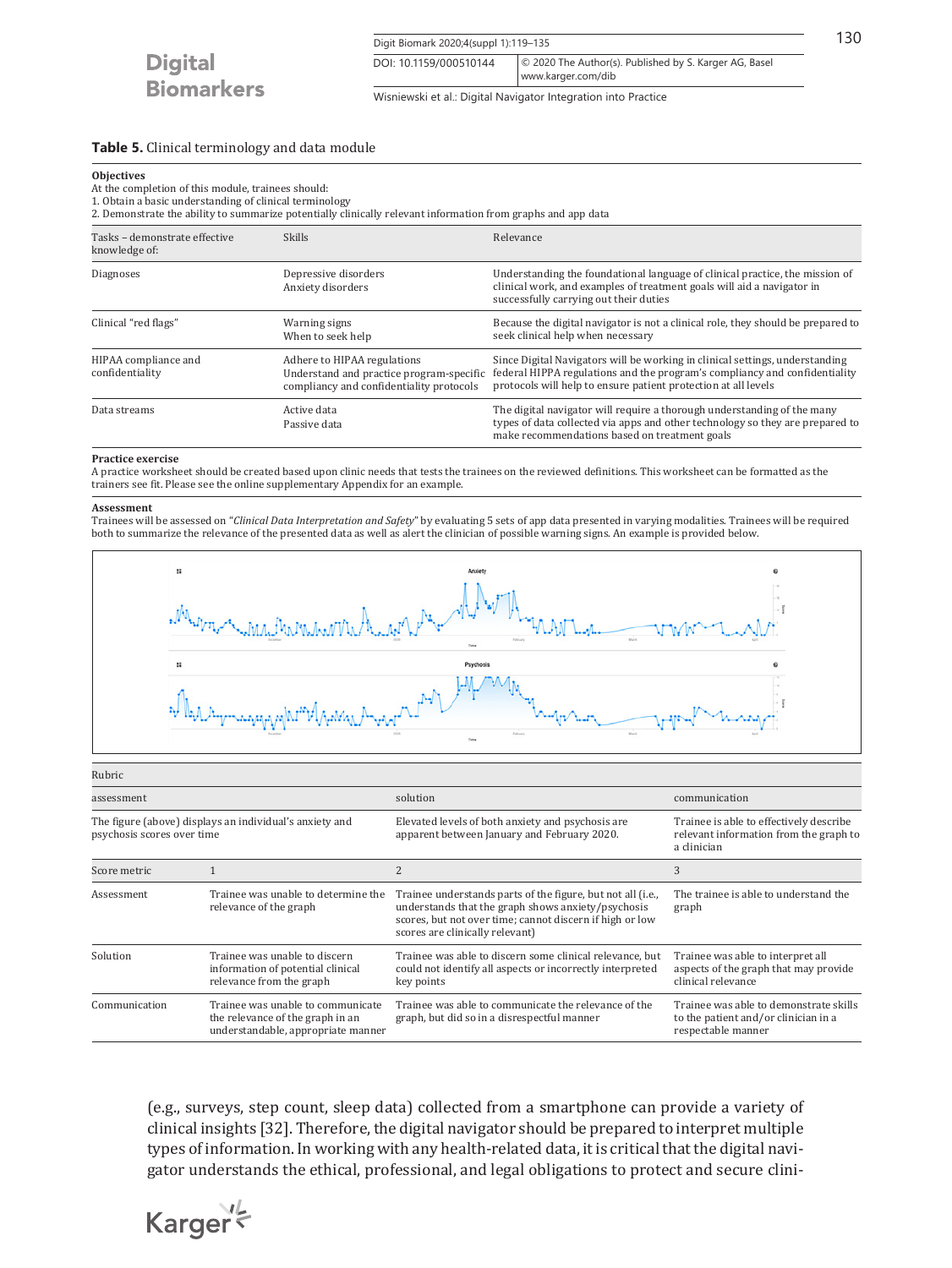|                                     | Digit Biomark 2020;4(suppl 1):119-135                          |                                                                              | 131 |
|-------------------------------------|----------------------------------------------------------------|------------------------------------------------------------------------------|-----|
| <b>Digital</b><br><b>Biomarkers</b> | DOI: 10.1159/000510144                                         | © 2020 The Author(s). Published by S. Karger AG, Basel<br>www.karger.com/dib |     |
|                                     | Wisniewski et al.: Digital Navigator Integration into Practice |                                                                              |     |

cally related data. While we do not propose a specific training for privacy as we assume most clinics and hospitals will already support that function with exiting programing, we do not mean to minimize its importance.

In Part 2 of this module, trainees will be required to interpret data from various data streams to ensure they are able to understand the valuable information each provides. This module will focus on expanding upon what types of information can come from apps classified as active data (collected from an individual while they are using the app) or passive data (collected in the background regardless of whether or not the patient is using the app).

By completion of the module, trainees should be able to understand how each data stream can be used for clinical information and be able to recommend a particular data stream to a clinician and/or patient based on their technology needs. For example, if the data stream in question is survey responses, the trainees will be required to understand that this is an active data stream and can provide information about symptomology over time or symptom correlation. If a patient were to say they are interested in understanding how their anxiety fluctuates throughout the week, the trainee, in consultation with the treating clinician, should be able to recommend a survey tool to them.

Trainees will be presented with an example of varying graphs and asked to interpret the relevance of each one. Once the trainee has completed their interpretations, the trainees and the training instructors will discuss the graphs to ensure all trainees have an understanding of the main results.

Upon completion of discussion of all presented graphs, trainees will be assessed on new graphs to evaluate their ability to relay relevant data individually. Each trainee will be asked to evaluate 5 datasets. Trainees will be required to summarize the relevance of graphical depictions of data such as the graph shown in Table 5. A scoring rubric is also presented in Table 5.

## **Module 5: Engagement Techniques**

In order for the patient-provided data to have potential clinical relevance, the patient must use the app enough to yield a sufficient level of information. Therefore, the digital navigator must be able to efficiently engage the patient in order to help maintain motivation of app use and understand any technology barriers that may arise.

Module 5 will focus on engagement techniques, specifically interviewing skills. The engagement skills for this section will be pulled from motivational interviewing techniques, specially part of the OARS methods (open-ended questions, affirmation, reflective listening, and summaries) [\[33\]](#page-15-2).

The digital navigator should be able to address technological issues or changes in engagement. Therefore, it will be important for the digital navigator to learn the skill of asking clarifying, open-ended questions with patients and clinicians. When used with patients, clarifying and open-ended questions may lead a digital navigator to a deeper understanding of how a patient would like to use technology, as well as identify strengths the patient possess and barriers which may negatively impact app engagement.

As previously mentioned, the unique position of the digital navigator allows the person to be part of the care team, but the position remains a non-clinical role. Therefore, appropriate professional boundaries will be critical for the person to uphold and understand. However, since the digital navigator is part of the care team, their role may not always be as clear to patients or outside providers. For these reasons, the digital navigator should not answer questions out of their skill set and should refer them to appropriate channels in a timely manner. Examples of how a digital navigator can handle such situations will be provided in the case scenarios.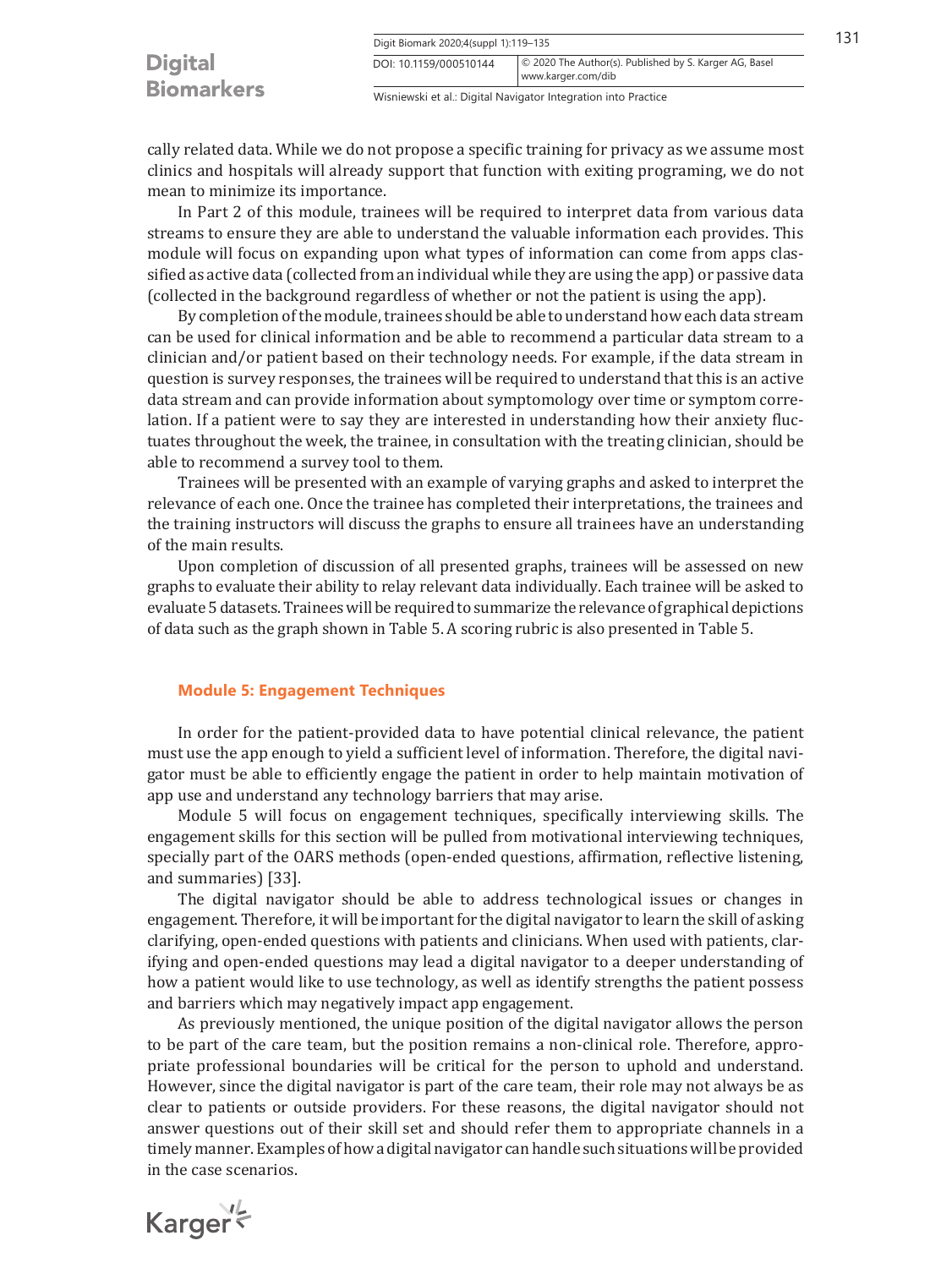Digit Biomark 2020;4(suppl 1):119-135 132 www.karger.com/dib DOI: 10.1159/000510144 © 2020 The Author(s). Published by S. Karger AG, Basel

Wisniewski et al.: Digital Navigator Integration into Practice

## **Table 6.** Engagement techniques module

#### **Objectives**

At the completion of this module, trainees should:

1. Learn to verbally engage with patients in order to maintain app utilization

2. Communicate questions and concerns to appropriate channels as needed

3. Assist with the maintenance of trust and transparency in order to aid the therapeutic process

| Tasks - demonstrate effective use of:                                            |              | <b>Skills</b>                                                             |                                                                             | Relevance                                                                                                                                                                                                                                                                                              |                                                                                                                                                                  |
|----------------------------------------------------------------------------------|--------------|---------------------------------------------------------------------------|-----------------------------------------------------------------------------|--------------------------------------------------------------------------------------------------------------------------------------------------------------------------------------------------------------------------------------------------------------------------------------------------------|------------------------------------------------------------------------------------------------------------------------------------------------------------------|
| Interviewing methods                                                             |              | Asking for clarification<br>Open-ended questions                          |                                                                             | By being the point person for data information and having face to face<br>conversations with patients, the digital navigator can assist the clinician and<br>patient in clarifying any data or app confusion                                                                                           |                                                                                                                                                                  |
| Communication methods                                                            |              | Refer patient to appropriate sources                                      |                                                                             | When a patient asks a digital navigator a question or conveys a concern which<br>the digital navigator cannot address, it is important the navigator refers the<br>patient to an appropriate party so the issue can be rectified                                                                       |                                                                                                                                                                  |
| Convening trust and transparency                                                 |              | Acknowledge role limitations which<br>conveys honesty and trust           |                                                                             | Trust and transparency are crucial to the therapeutic alliance, but the digital<br>navigator is not directly part of the dyad. However, the navigator remains<br>part of the care team and, therefore, acts as a representative of trust and<br>transparency throughout the digital navigator meetings |                                                                                                                                                                  |
| Practice exercise<br>Case scenario as seen in the online supplementary Appendix. |              |                                                                           |                                                                             |                                                                                                                                                                                                                                                                                                        |                                                                                                                                                                  |
| <b>Assessment</b><br>for more examples.                                          |              |                                                                           |                                                                             |                                                                                                                                                                                                                                                                                                        | The assessment will utilize a case scenario and ask participants to select the best engagement technique for the scenario. See the online supplementary Appendix |
| Rubric                                                                           |              |                                                                           |                                                                             |                                                                                                                                                                                                                                                                                                        |                                                                                                                                                                  |
| assessment                                                                       |              | solution                                                                  |                                                                             | communication                                                                                                                                                                                                                                                                                          |                                                                                                                                                                  |
| Case scenario utilizing various engagement techniques                            |              |                                                                           | Participants will choose the best possible<br>answer from the list provided | Trainee will choose the best engagement<br>technique for the situation and briefly<br>explain their reasoning                                                                                                                                                                                          |                                                                                                                                                                  |
| Score metric                                                                     | $\mathbf{1}$ |                                                                           | 2                                                                           |                                                                                                                                                                                                                                                                                                        | 3                                                                                                                                                                |
| Assessment                                                                       |              | Trainee was unable to identify that an<br>engagement technique was needed |                                                                             | Trainee was able to identify when an<br>engagement technique was needed between<br>60 and 79% of the time                                                                                                                                                                                              | Trainee was able to identify when an<br>engagement technique was needed 80%<br>or more of the time                                                               |

| Rubric                                                              |                                                                                    |                                                                                                                             |                                                                                                                         |  |
|---------------------------------------------------------------------|------------------------------------------------------------------------------------|-----------------------------------------------------------------------------------------------------------------------------|-------------------------------------------------------------------------------------------------------------------------|--|
| assessment<br>Case scenario utilizing various engagement techniques |                                                                                    | solution                                                                                                                    | communication                                                                                                           |  |
|                                                                     |                                                                                    | Participants will choose the best possible<br>answer from the list provided                                                 | Trainee will choose the best engagement<br>technique for the situation and briefly<br>explain their reasoning           |  |
| Score metric                                                        |                                                                                    | $\overline{2}$                                                                                                              | 3                                                                                                                       |  |
| Assessment                                                          | Trainee was unable to identify that an<br>engagement technique was needed          | Trainee was able to identify when an<br>engagement technique was needed between<br>60 and 79% of the time                   | Trainee was able to identify when an<br>engagement technique was needed 80%<br>or more of the time                      |  |
| Solution                                                            | Trainee was unable to select an appropriate<br>engagement technique                | Trainee was able to select an appropriate<br>engagement technique between 60 and 79%<br>of the time                         | Trainee was able to select appropriate<br>engagement techniques 80% or more of<br>the time                              |  |
| Communication                                                       | Trainee was unable to communicate the<br>reasoning behind the engagement technique | Trainee was able to communicate the<br>reasoning behind the selected engagement<br>technique between 60 and 79% of the time | Trainee was able to communicate the<br>reasoning behind the selected<br>engagement technique 80% or more of<br>the time |  |

Trust and transparency will be reviewed through engagement techniques, specifically summarization and questions. Utilizing part of Bordin's definition of the therapeutic alliance – collaboration – the cornerstone of the digital navigator's definition of trust will be a shared understanding of the patient's goals [\[3](#page-15-2)[4\]](#page-15-3). The most direct way a digital navigator can understand the patient's goals and most effective ways a patient will use an app is through summarizing and reflective listening (2 more motivational interviewing techniques). Again, to make these engagement techniques more concrete, case scenarios will be utilized to show examples of these techniques in real-world scenarios. A scoring rubric is provided in Table 6.

## **Discussion**

As interest in digital health expands, so does the need for a new role to guide technology use and implementation. Studies typically describe methods, interventions, technologies used, and care outcomes rather than what clinical skills are needed and how they are developed or acquired. Education/training appears either narrowly limited to use of a specific

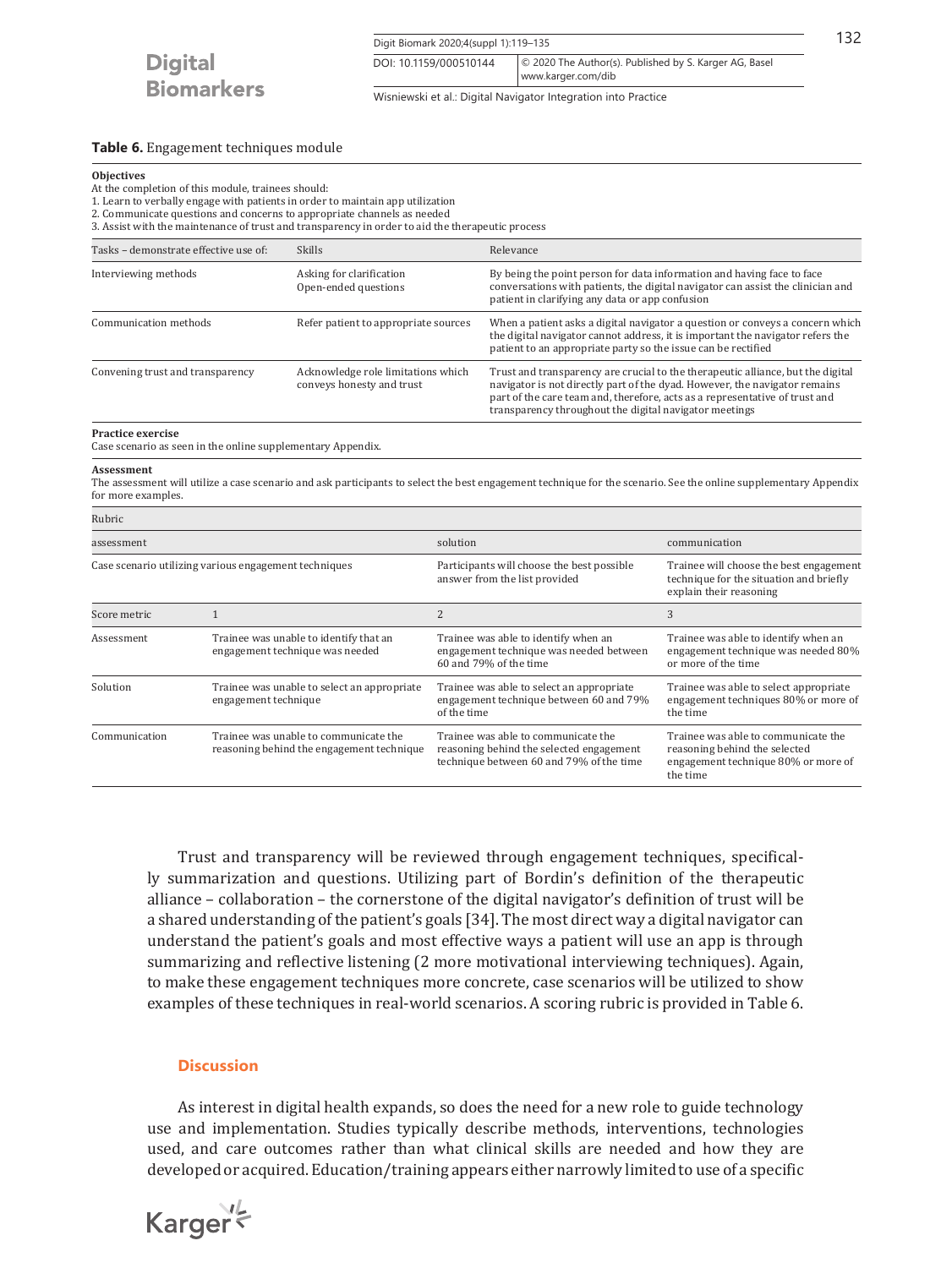## **Digital Biomarkers**

Wisniewski et al.: Digital Navigator Integration into Practice

www.karger.com/dib DOI: 10.1159/000510144 © 2020 The Author(s). Published by S. Karger AG, Basel

technology for an intervention, or about the importance of patient buy-in, usability, and engagement. This manuscript presents a training aimed to provide practical instruction on using technology to improve access to and the quality of healthcare. Those completing the training, whether as a first role in healthcare or as a seasoned clinician, will likely emerge better able to integrate and support the use of technology in care. The combination of didactic learning, hands-on experience, simulation, and case presentations offer a multimodal learning experience designed to provide versatile and practical knowledge. While the focus of each training will vary based on the unique clinical needs and settings of a site, the core lessons offered here are more invariant and should prove of benefit in diverse settings.

The implementation of the digital navigator position into health clinics will require more than just training, including some degree of workflow restructuring and funding. Academic health centers and health systems may assume that clinicians and systems are adapting to technology – and they are using video in the COVID-19 era – but clinical, technological, and administrative workflow is still in progress and many clinicians struggle to use new technologies or believe that they do not have time to do "the little things" that make it work [[1](#page-15-0)[5](#page-15-4)]. Even more surprisingly, they may see apps, sensors, wearables, and social media, as "outside" of regular care. The flexibility of the digital navigator position allows a diverse workforce to assume the role and helps to minimize clinic disruption. Just as radiology technicians began as assistants who were already employed at the clinic [[3](#page-15-2)[5\]](#page-15-4), we propose this position could initially be filled by existing members of the healthcare team, peers with lived experience, a digital native's first job in healthcare, or as an expansion of the duties of a clinician.

Finally, because technology is continually and rapidly evolving, so will the role of the digital navigator. Undergraduate medical education and graduate medical education councils and professional organizations are providing guidance on the use of technology, but have not yet put forward competencies to ensure quality care [\[3](#page-15-2)[6,](#page-15-5) [3](#page-15-2)[7\]](#page-15-6). This skill/competency framework will facilitate implementation, training, and evaluation. As technological innovation is moving so quickly, annual recertification will need to be conducted for quality control of skills and adjustment to relevant technological advances for the curricula. The recertification process could also explore the digital navigator role in general, and in relation to service delivery (e.g., interprofessional teams, stepped and/or integrated care models). As it becomes clear who the digital navigator serves and types of technology used, subtypes of digital navigators may bare consideration with additional/adjusted training requirements. Recertification processes are typically short and consist of 1–2 modules that are administered online. Offering the training without certification may be necessary at first, as a sustainable system of certification must first be in place. While we do not discuss how such a system could be sustainable here, if the training improves uptake and adherence to digital health technologies, resulting cost savings in care could make offering digital navigator training appealing.

There are limitations to our proposed training. Currently, this curriculum is based on our team's experience with the digital navigator role and has not yet been implemented in other settings outside our team. As noted throughout the paper, customization may be necessary for unique use cases and technology focuses beyond those common topics discussed here. Issues of interrater reliability for evaluation metrics must still be established. Therefore, this training serves as an initial foundation and will require amendments as necessary once training begins. Furthermore, the training above has been written for in-person administration. This allows for adjustments to be easily made as the training evolves and allows for more efficient teaching techniques. However, the goal is to eventually administer this training online. This would not only allow for a larger audience, so that more individuals can complete digital navigator training, but it would also allow for more individuals to conduct the training eventually as well. As a first step, there is a need to train a series of trainers so that this can be offered broadly, and an online webinar series may be a viable option in light of COVID-19.

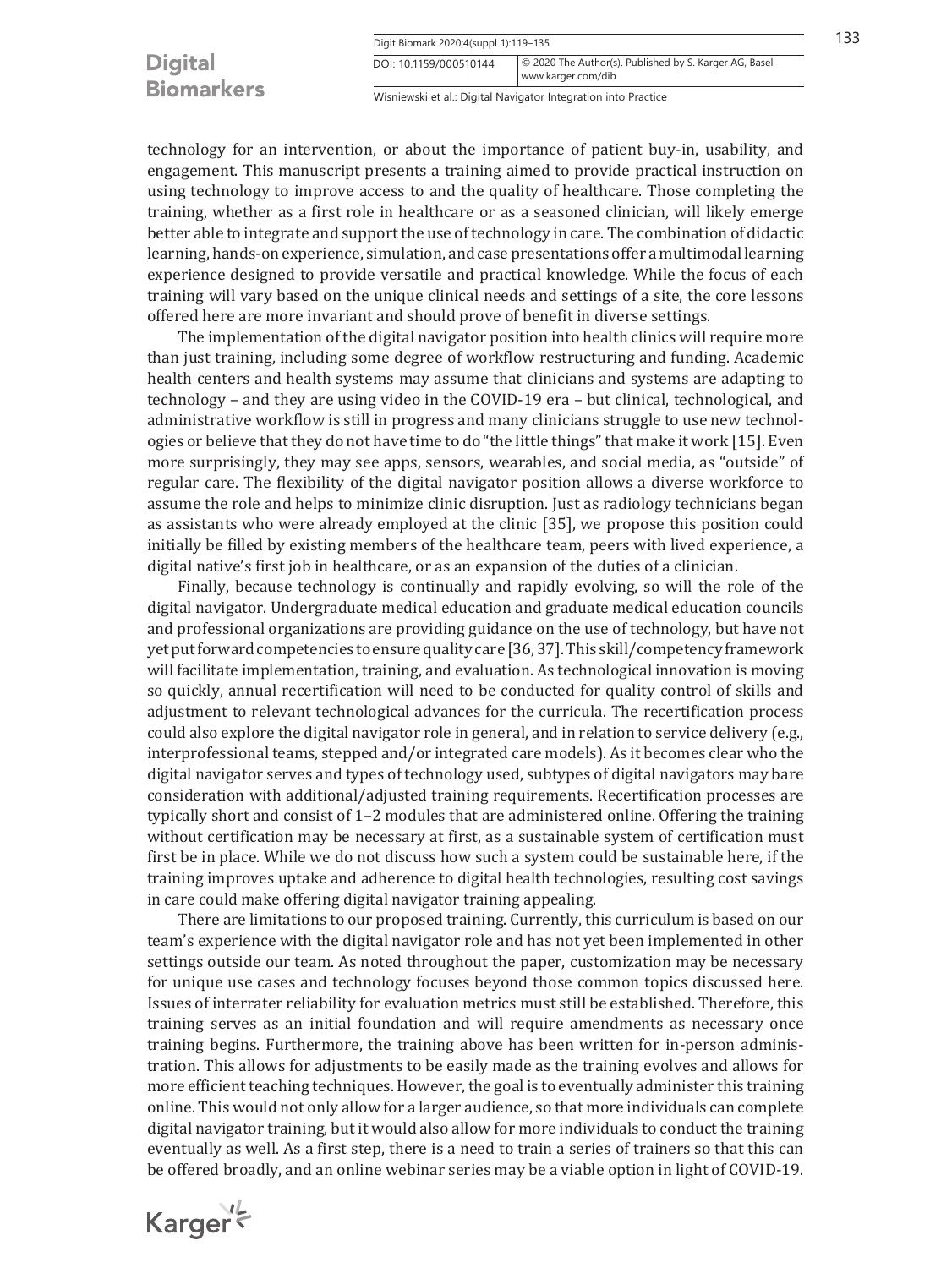Digit Biomark 2020;4(suppl 1):119-135 134 DOI: 10.1159/000510144 © 2020 The Author(s). Published by S. Karger AG, Basel www.karger.com/dib **Biomarkers** 

Wisniewski et al.: Digital Navigator Integration into Practice

As the need for technology integration into healthcare continues to grow around the world [\[3](#page-15-2)[9\]](#page-16-1), so does the need for a new role on the care team to help implement these changes. The training outlined here provides practical and actionable steps that can be taken to move this role from theory into practice. This paper also outlines a practical way in which training can be implemented while leaving room for flexibility and customization to allow for the consideration of new technologies, new global health uses, and new clinical demands.

## **Acknowledgements**

**Digital** 

We would like to thank the UC Davis School of Medicine and Department of Psychiatry and Behavioral Sciences, and the Veteran Affairs Northern California Health Care System and Mental Health Service.

## **Statement of Ethics**

This study was exempt from Institutional Review Board review.

## **Conflict of Interest Statement**

None of the authors have any financial or other disclosures. J.T. reports unrelated research support form Otsuka.

## **Funding Sources**

There are no funding sources to declare.

## **Author Contributions**

J.T. and H.W.: conception and design. J.T.: administrative support. All authors: collection and assembly of data, data analysis and interpretation, manuscript writing, and final approval of the manuscript.

## **References**

- <span id="page-15-0"></span>[1](#page-0-0)  Dorsey ER, Topol EJ. State of Telehealth. [N Engl J Med.](https://www.karger.com/Article/FullText/510144?ref=1#ref1) 2016 Jul;375(2):154–61.
- <span id="page-15-1"></span>[2](#page-1-0)  Wisniewski H, Torous J. Digital navigators to implement smartphone and digital tools in care. [Acta Psychiatr](https://www.karger.com/Article/FullText/510144?ref=2#ref2) [Scand.](https://www.karger.com/Article/FullText/510144?ref=2#ref2) 2020 Apr;141(4):350–5.
- <span id="page-15-2"></span>[3](#page-1-1)  Torous J, Jän Myrick K, Rauseo-Ricupero N, Firth J. Digital Mental Health and COVID-19: Using Technology Today to Accelerate the Curve on Access and Quality Tomorrow. [JMIR Ment Health.](https://www.karger.com/Article/FullText/510144?ref=3#ref3) 2020;7(3):e18848.
- <span id="page-15-3"></span>[4](#page-1-2)  Greenhalgh T, Wherton J, Papoutsi C, Lynch J, Hughes G, Hinder S, et al. Beyond adoption: a new framework for theorizing and evaluating nonadoption, abandonment, and challenges to the scale-up, spread, and sustainability of health and care technologies. [J Med Internet Res](https://www.karger.com/Article/FullText/510144?ref=4#ref4). 2017 Nov 1;19(11):e367.
- <span id="page-15-4"></span>[5](#page-1-3)  Kim JH, Desai E, Cole MB. How The Rapid Shift To Telehealth Leaves Many Community Health Centers Behind During The COVID-19 Pandemic. [Health Affairs](https://www.karger.com/Article/FullText/510144?ref=5#ref5). 2020;26(4).
- <span id="page-15-5"></span>[6](#page-1-4)  Jacob C, Sanchez-Vazquez A, Ivory C. Social, Organizational, and Technological Factors Impacting Clinicians' Adoption of Mobile Health Tools: Systematic LiteratureReview. [JMIR Mhealth Uhealth.](https://www.karger.com/Article/FullText/510144?ref=6#ref6) 2020;8(2):e15935.
- <span id="page-15-6"></span>[7](#page-1-4)  Lattie EG, Nicholas J, Knapp AA, Skerl JJ, Kaiser SM, Mohr DC. Opportunities for and Tensions Surrounding the Use of Technology-Enabled Mental Health Services in Community Mental Health Care. [Adm Policy Ment](https://www.karger.com/Article/FullText/510144?ref=7#ref7) [Health](https://www.karger.com/Article/FullText/510144?ref=7#ref7). 2020 Jan;47(1):138–49.